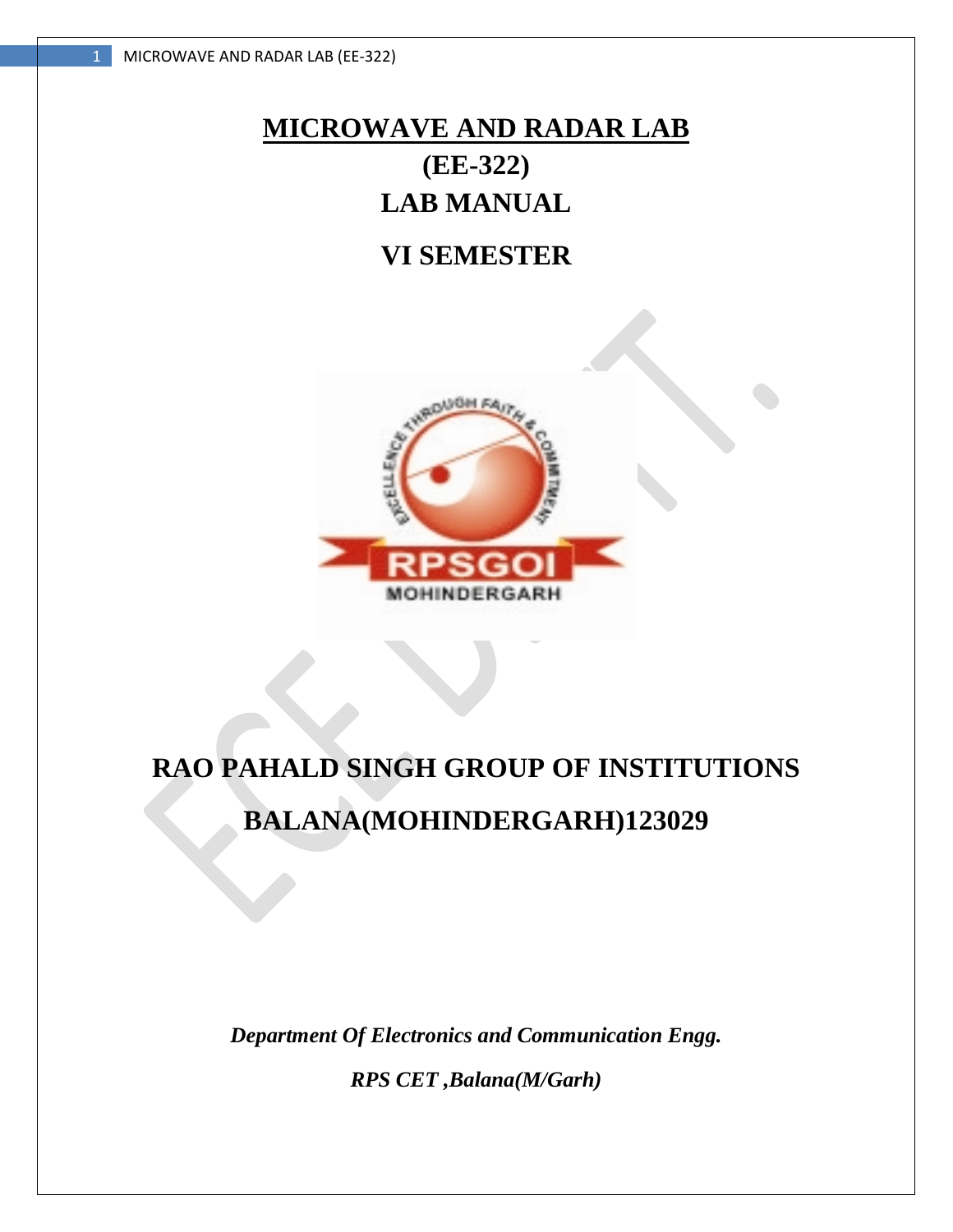S

# **LIST OF EXPERIMENTS**

| SR.<br>NO.     | <b>NAME OF EXPERIMENT</b>                                                                                                                    | PAGENO.    |
|----------------|----------------------------------------------------------------------------------------------------------------------------------------------|------------|
|                | To study wave guide components.                                                                                                              | $3 - 4$    |
| $\overline{c}$ | To study the characteristics of Gunn oscillator Gun diode as modulated 5-6<br>source.                                                        |            |
| 3              | Study of wave guide horn and its radiation pattern and determination of 7-8<br>the beam width.                                               |            |
| 4              | To study isolation and coupling coefficient of a magic Tee.                                                                                  | $9-10$     |
| 5              | To measure coupling coefficient, Insertion loss $\&$ Directivity of a 11-13<br>Directional coupler.                                          |            |
| 6              | To measure attenuation and insertion loss of a fixed and variable 14-15<br>attenuator.                                                       |            |
| 7              | isolation<br>insertion<br>of<br>and<br>loss<br>To<br>three<br>measure<br>a<br>Circulators/Isolator.                                          | port 16-17 |
| 8              | To measure the standing wave ratio and reflection coefficient in a 18-19<br>Microwave Transmission line.                                     |            |
| 9              | To measure the frequency of a microwave source and demonstrate 20-21<br>relationship among guide dimensions, free space wavelength and guide |            |
| 10             | To measure the impedance of unknown load.                                                                                                    | $22 - 24$  |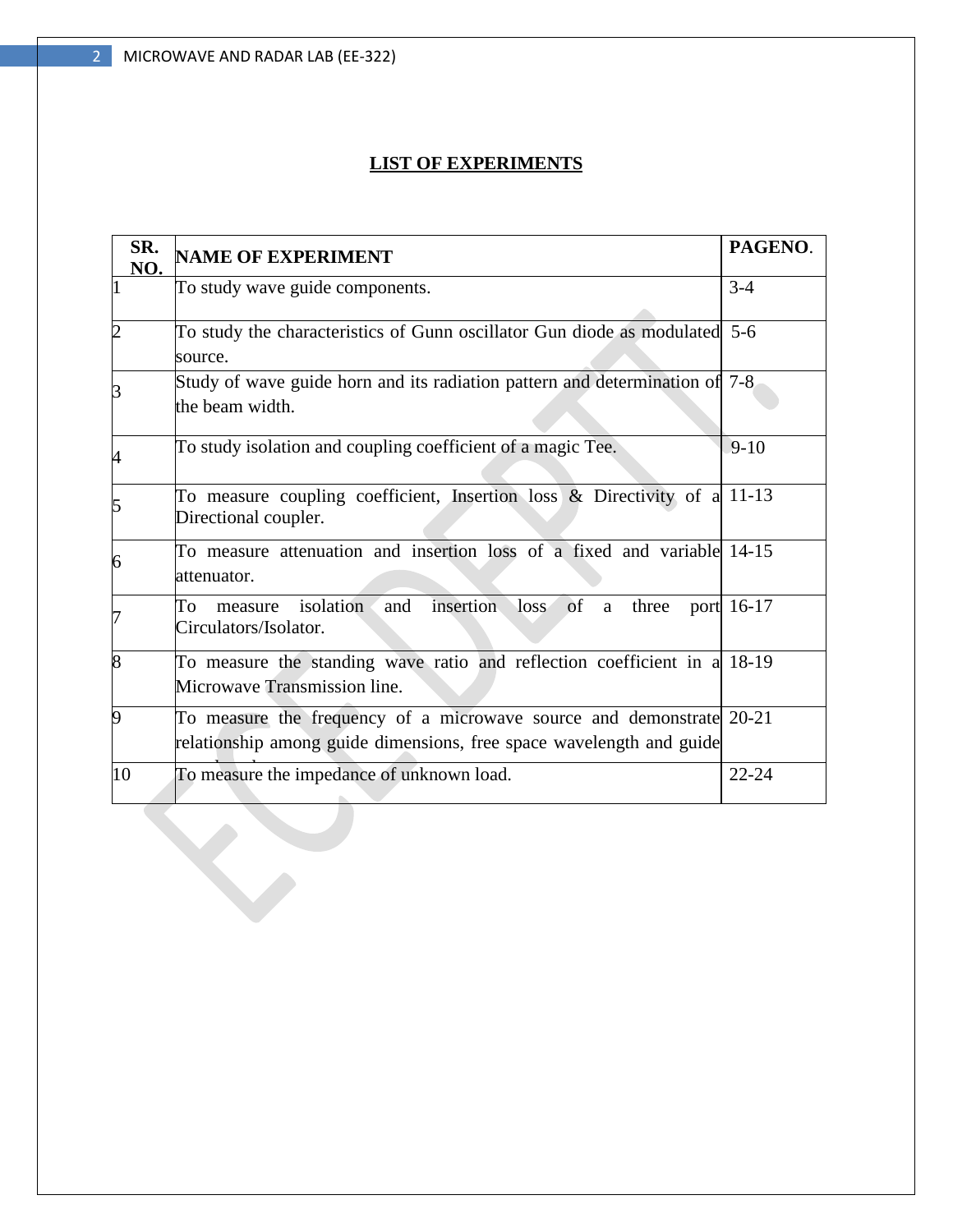**AIM**: To study wave guide components.

**THEORETICAL CONCEPT:** A pipe with any sort of cross- section that could be used as a wave guide or system of conductors for carrying electromagnetic wave is called a wave guide in which the waves are truly guided.

(1) **FLANGES: -** Flanges are used to couple sections of wave guide components. These flanges are designed to have not only mechanical strength but also desirable electric characteristics.

(2)**TWISTED WAVEGUIDE: -** If a change in polarization direction is required, twisted section may be used. It is also called rotator.

(3)**WAVE GUIDE TEE: -** Tees are junctions which are required to combine or split two signals in a wave guide. Different type of tees are :-

(a) **H - PLANE TEE: -** All the arm of the H- plane Tee lies in the plane of the magnetic field which divides among the arm. This is thus a current or parallel junction.

(b) **E- PLANE TEE: -** It lies in the plane of electric field. It is voltage or series junction. In this signal is divided in to two parts having same magnitude but in opposite phase.

(c) **MAGIC TEE: -** If another arm is added to either of the T-junction. Then a hybrid T-junction or magic tee is obtained. The arm three or four is connected to arm 1&2 but not to each other.

(4) **DIRECTION COUPLER: -** The power delivered to a load or an antenna can be measured using sampling technique in which a known fraction of the power is measured so that the total may be calculated. A number of coupling units used for such purpose are known as directional coupler.

(5) **ATTENUATORS: -** It consists of a resistive wane inside the wave guide to absorb microwave power according to its position w.r.t side wall of the wave guide. Attenuation will be maximum if the wane is placed at center.

(a) **Fixed Attenuators:** In this the position of resistive wane is fixed, it absorbs constant amount of power.

(b) **Variable Attenuators: -** In this the position of resistive wane can be changed with the help of micrometer.

(6) **ISOLATORS: -** Ferrite is used as the main material in isolator. Isolator is a microwave device which allows RF energy to pass through in one direction with very little loss, while RF power in the reverse direction is absorbed.

(7) **CIRCULATORS: -** A microwave circulator is a multi port junction device where the power may flow in the direction from 1 to 2, 2 to 3,  $\&$  so on...

(8) **MATCHED TERMINATION: -** A termination producing no reflected wave at any transverse section of the wave guide. It absorbs all the incident wave. This is also equivalent to connecting the line with its characteristic impedance.

(9) **SLOTTED SECTION: -** A length of wave guide in which a non radiating slot is cut on the broader side. This is used to measure the VSWR.

(10) **SLIDE SCREW TUNER: -** A screw or probe inserted at the top of wave guide (parallel to E) to develop susceptance the magnitude  $\&$  sign of which is controlled by depth of penetration of screw and it can be moved along the length of wave guide.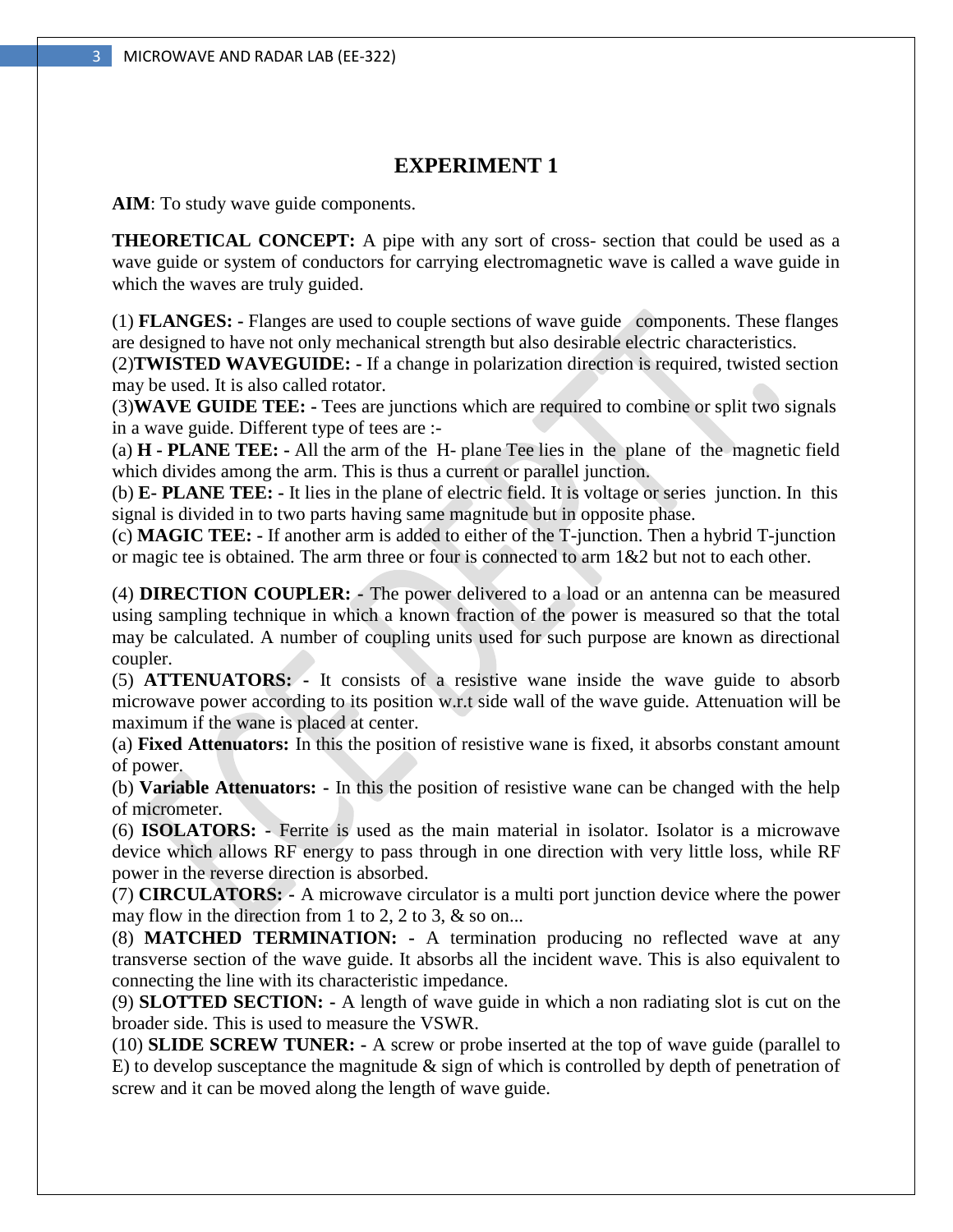(11) **H – PLANE BEND: -** An H-plane bend is a piece of wave guide smoothly bends in a plane parallel to magnetic field for the dominant mode (Hard bend).

(12) **E – PLANE BEND: -** An E-plane bend is a piece of wave guide smoothly bends in a plane of electric field (Easy bend).

(13) **HORN ANTENNAS: -** The component which radiates & intercepts EM energy is of course the antenna. The open-ended wave guide, in which the open end is flared so that it looks like a horn, is called horn antenna. There are several types of horns – Sectional E-plane horn, Sectional H- plane horn and Pyramidal horn.

(14) **MOVABLE SHORT: -** It is adjustable load which moves along the length of wave guide and adjusted to get SWR.

**SPECIFICATION OF APPARATUS USED:** Flanges, Twisted wave guide, wave guide tees, Directional Coupler, Attenuator, Isolators, Circulators, Matched terminator, Slide screw tuner, Slotted Section, Tunable probe, Horn antennas, Movable Short, Detector mount.

#### **PRECAUTIONS:**

1. Handle all components with care and do not allow any damage to take place.

2. Do not rub/scratch the inner polished surfaces of the components with any sharp edged body.

3. If demonstrating any assembly of components, ensure that there is no cross threading and proper tightening.

**RESULT & COMENTS:** Students have been able to appreciate the purpose and usage of various Components.

#### **APPLICATION:**

1. Waveguide components can be used in microwave communication system.

2. Used in different antenna system for communication purpose.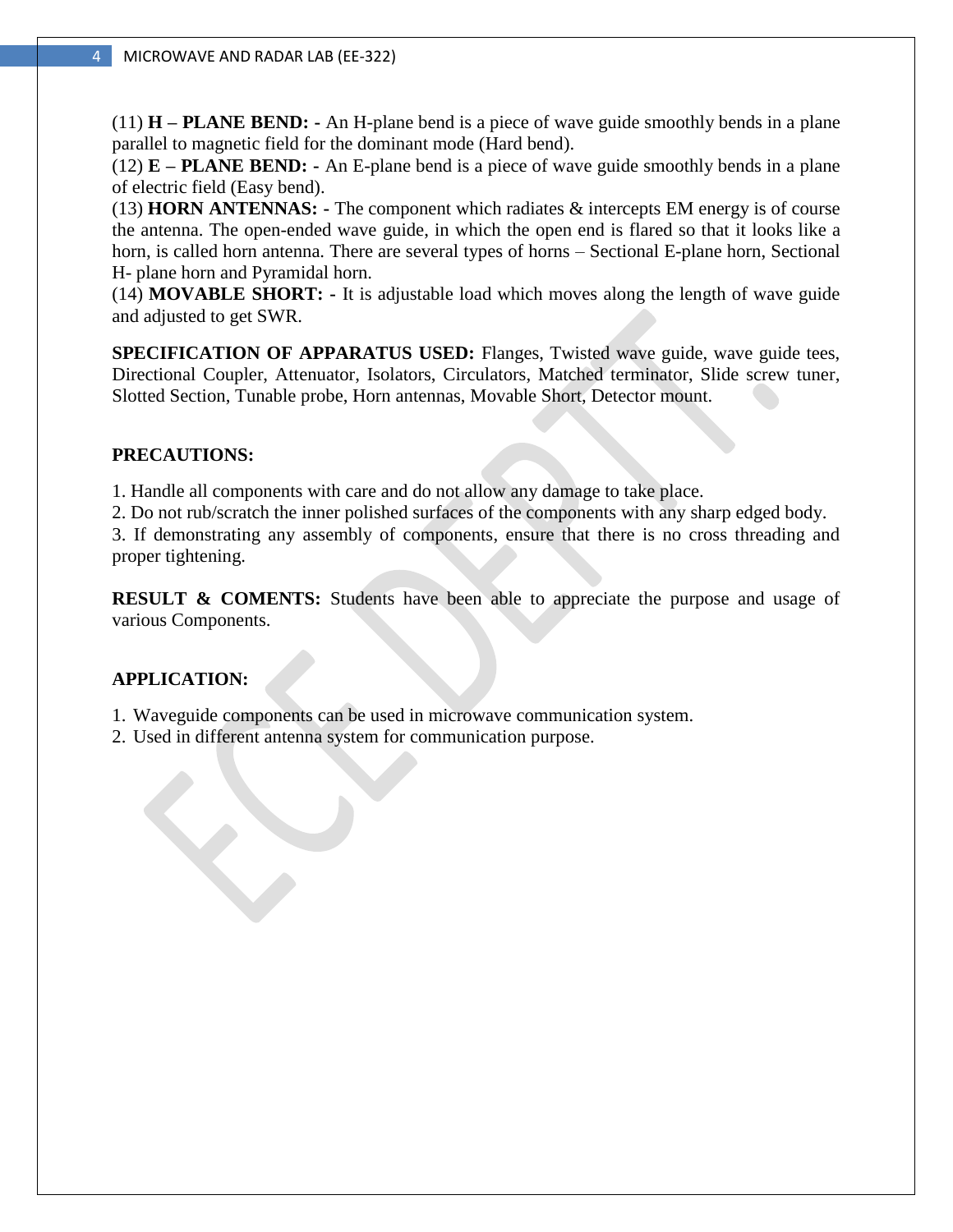**AIM**: To study the characteristics of gunn oscillator, gunn diode as modulated source.

**THEORETICAL CONCEPT:** The gunn oscillator is based on negative differential conductivity effect in bulk semiconductor which has two conduction bands, minima separated by an energy gap. A disturbance at the cathode gives rise to high field region which travel towards the anode. When this high field domain reaches the anode, it disappears and another domain is formed at the cathode and starts moving towards anode and so on. The time required for domain to travel from cathode to anode gives oscillation frequency. In a Gunn Oscillator, the Gunn diode is placed in a resonant cavity, the Oscillation frequency is determined by cavity dimension than by diode itself.

#### **EXPERIMENTAL SETUP:**



**SPECIFICATION OF APPARATUS USED:** Gunn Diode, Gunn power supply, PIN Modulator, Isolator, Frequency meter, Variable Attenuator, Detector mount, Wave guide stand, VSWR meter, Cables and accessories.

#### **PROCEDURE:**

- (1) Set the components and equipments as shown in block diagram.
- (2) Initially set the variable attenuator for minimum attenuation.
- (3) Keep the control knob of Gunn Power Supply as below: Meter Switch - 'OFF'

 Gunn bias knob - Fully anti-clockwise Pin bias knob - Fully anti-clockwise Pin Mod frequency - Any position

(4) Keep the control knob of VSWR meter as below: Meter Switch – Normal

Input Switch - Low Impedance

 Range db Switch - 40 db Gain Control knob - Fully clockwise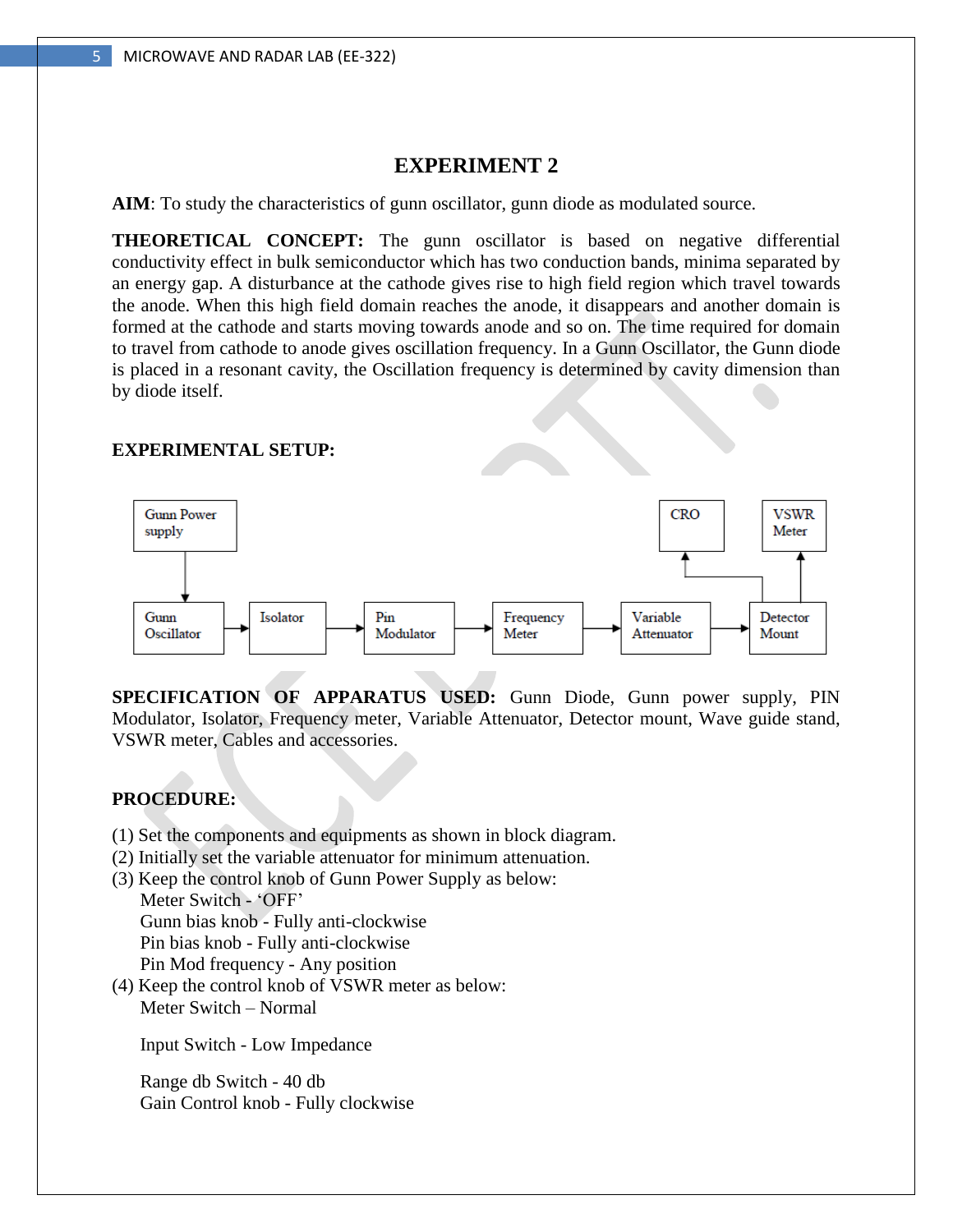- (5) Set the micrometer of Gunn oscillator for required frequency of operation.
- (6) Switch 'ON' the Gunn Power Supply, VSWR meter and Cooling Fan

# **PRECAUTIONS:**

- 1. Use fan to keep the Klystron temperature low.
- 2. Ensure tight connections of the apparatus
- 3. Avoid cross connections of the threads.
- 4. Use stabilized power supply.

# **OBSERVATION DATA:**

| S.NO | Voltage | Current |
|------|---------|---------|
|      |         |         |
|      |         |         |
|      |         |         |
|      |         |         |

# **CHARACTERISTICS:**



**RESULT & COMENTS:** The values of voltage and current are measured and the graph is drawn.

# **APPLICATION:**

- 1. Used for modulation purpose.
- 2. To transmit different frequency signals over microwave communication system.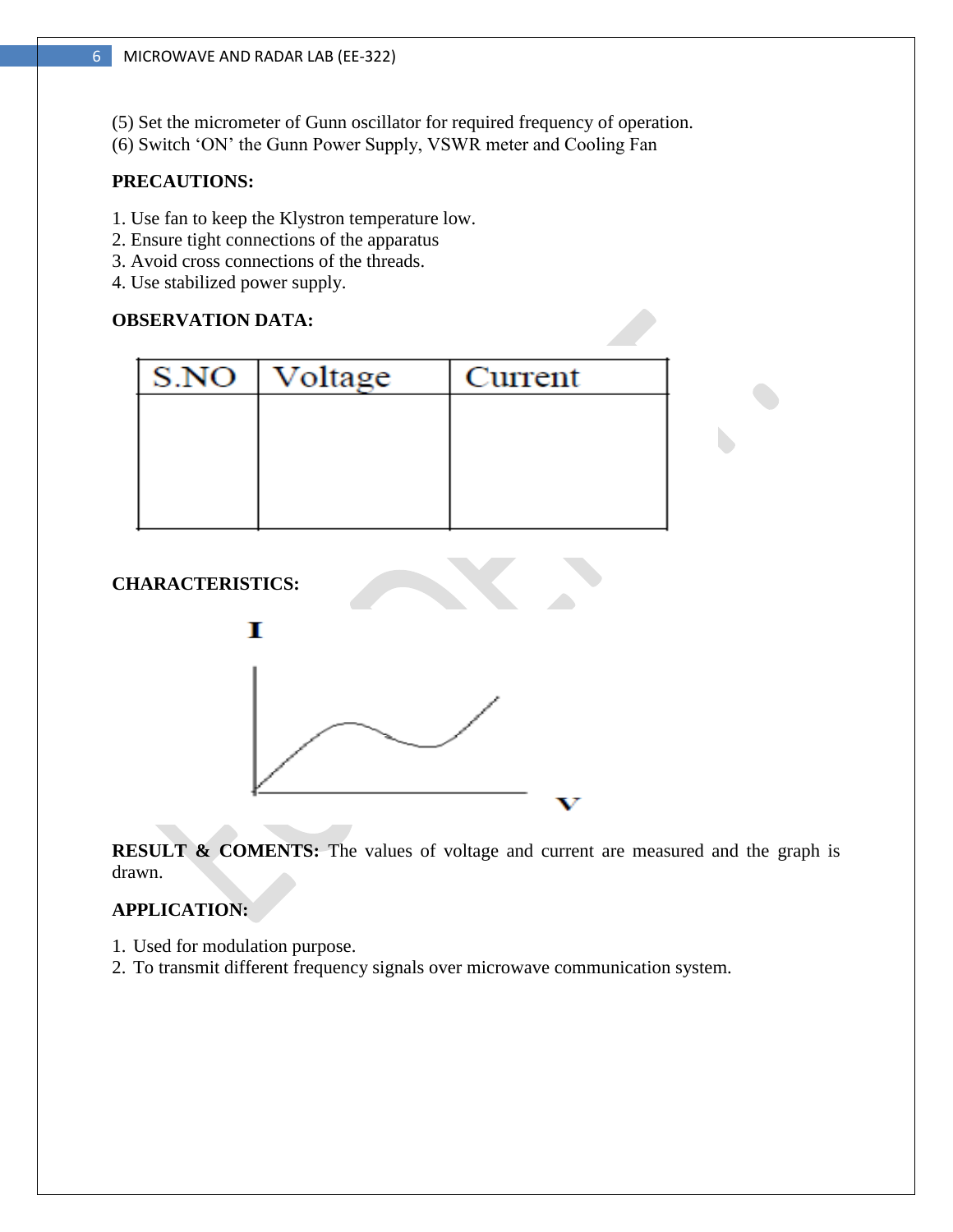**AIM**: Study of wave guide horn and its radiation pattern and determination of the beam width.

**THEORETICAL CONCEPT:** If a transmission line propagating energy is left open at one end, there will be radiation from this end. In case of a rectangular wave guide this antenna presents a mismatch of about 2:1 and it radiates in many directions. The match will improve if the open wave guide is a horn shape. The radiation pattern of an antenna is a diagram of field strength or more often the power intensity as a junction of the aspect angle at constant distance from the radiating antenna. An antenna pattern consists of several lobes, the main lobe, side lobe, and back lobe. The major power is concentrated in the main lobe and it is normally to keep the power in the side lobes and back lobe as low as possible.

#### **EXPERIMENTAL SETUP:**



**SPECIFICATION OF APPARATUS USED:** Klystron tube, Klystron power supply, Klystron mount, Isolator, Frequency Meter, Two horn antennas, Detector mount, Radiation pattern table, Cooling fan, VSWR meter, Cables and accessories.

# **PROCEDURE:**

- (1) Set the equipment as shown in fig. Keeping the axis of both antennas in same line.
- (2) Initially set the variable attenuator for maximum position.
- (3) Keep the control knobs of Klystron Power Supply as below: Meter Switch - 'OFF'

Mod Switch – AM

 Beam voltage knob - Fully anti-clockwise Reflector voltage - Fully clockwise

AM- amplitude knob and frequency knob - Around mid position.

(4) Keep the control knob of VSWR meter as below:

 Meter Switch - Normal Input Switch - Low Impedance Range db Switch - 40 db Gain Control knob - Mid position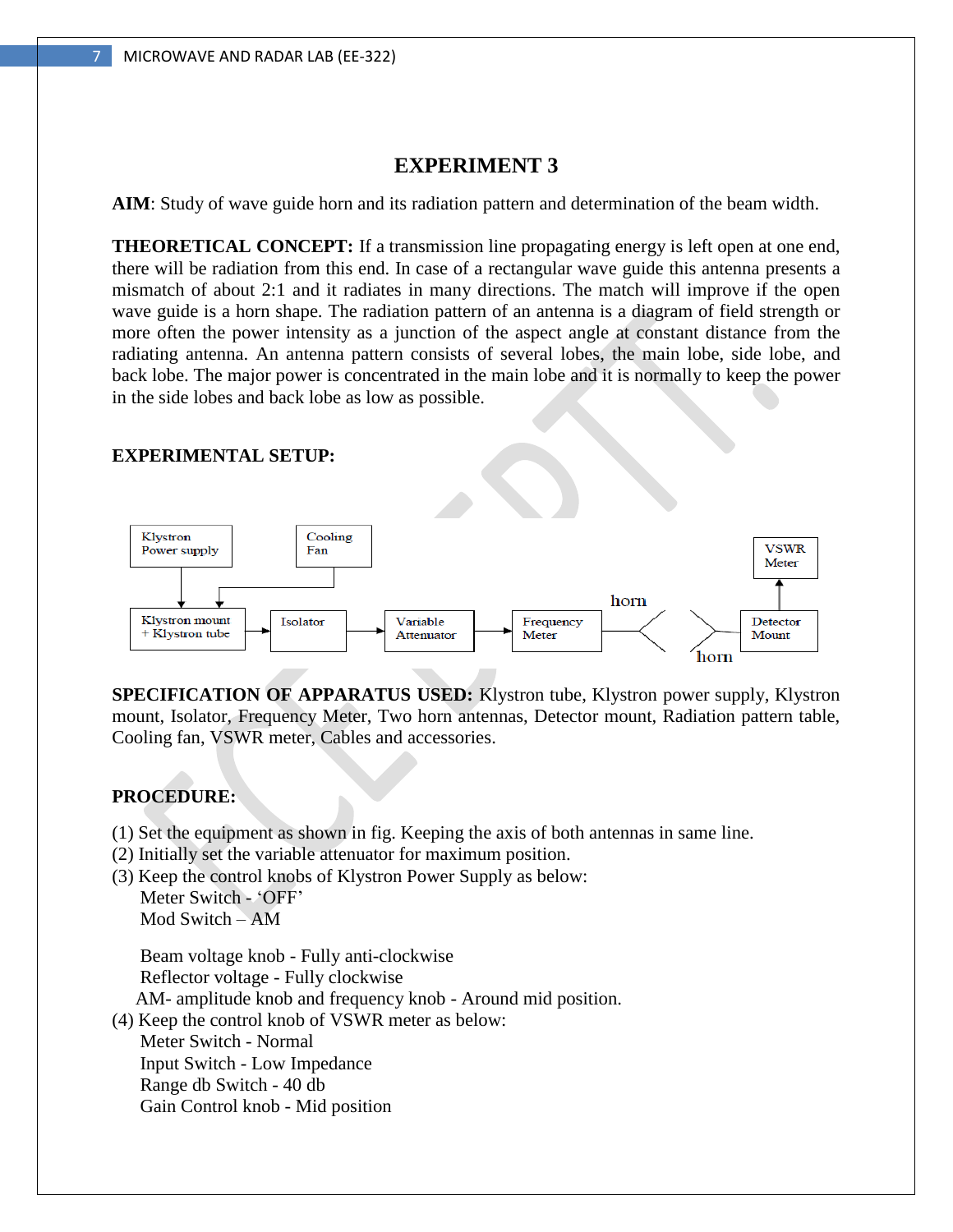(5) 'ON' the Klystron Power Supply, VSWR meter and Cooling Fan

(6) Turn the meter switch of power supply to beam voltage position and set beam voltage at 300V with the help of beam voltage knob.

(7) Adjust the reflector voltage to get some deflection in VSWR meter.

(8) Maximize the deflection with AM amplitude and frequency control knob of power supply.

(9) Turn the receiving horn to the left in  $5^{\circ}$  steps up to  $40^{\circ}$ -  $50^{\circ}$  and note the corresponding VSWR db reading in normal db range.

(10) Repeat the above step but this time turns the receiving horn to the right and note down the readings.

(11) Draw a relative power pattern, i.e., output vs. angle.

# **PRECAUTIONS:**

- 1. Use fan to keep the Klystron temperature low.
- 2. Ensure tight connections of the apparatus
- 3. Avoid cross connections of the threads.
- 4. Use stabilized power supply.

# **OBSERVATION DATA:**

| S.NO | Angle | VSWR |
|------|-------|------|
|      |       |      |
|      |       |      |
|      |       |      |
|      |       |      |
|      |       |      |

# **CHARACTERISTICS:**



Angle

**RESULT & COMENTS:** The radiation pattern is drawn using the values of angle and VSWR.

# **APPLICATION:**

- 1. Used in television system.
- 2. Beam width and radiation pattern of horn antenna can be studied.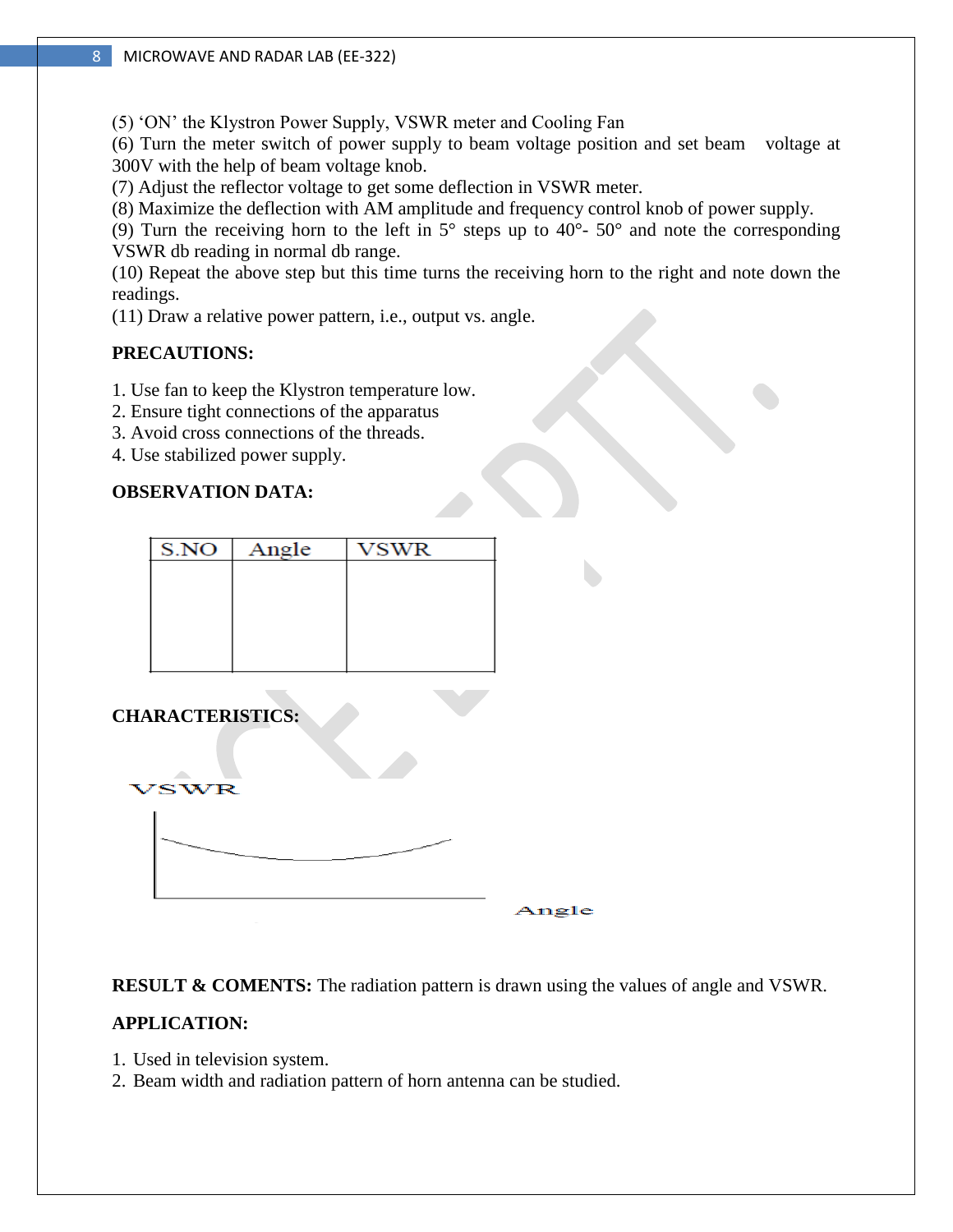**AIM**: To study isolation and coupling coefficient of a magic Tee.

**THEORETICAL CONCEPT:** The Magic Tee is a four port device & it is a combination of the E & H plane Tee. If the power is fed into arm  $3$  (H- arm), the electric field divides equally between arm 1 and 2 with same phase, and no electric field exists in arm 4. If the power is fed in arm 4 (E- arm), it divides equally into arm 1 and 2 but out of phase with no power to arm 3. Further, if the power is fed from arm 1 and 2, it is added in arm 3 (Harm), and it is subtracted in E-arm, i.e., arm 4.The basic parameters to be measured for magic Tee are defined below:

**A. Isolation: -** The isolation between E and H arms is defined as the ratio of the power supplied by the generator connected to the E-arm (port 4) to the power detected at H-arm (port3) when side arms 1 and 2 are terminated in matched load.

Hence, Isolation  $3-4 = 10 \log 10 \text{ P4}$  / P3

**B. Coupling Coefficient:** - It is defined as  $Cij = 10 - \alpha / 20$ 

Where  $\alpha$  is attenuation / isolation in db when i is input arm and j is output arm. Thus  $\alpha = 10 \log \text{Pi} / \text{Pi}$ 

Where Pi is the power delivered to arm i and Pj is power detected at j arm.

#### **EXPERIMENTAL SETUP:**



**SPECIFICATION OF APPARATUS USED:** Klystron tube, Klystron power supply, Klystron mount, Isolator, Frequency Meter, Variable Attenuator, Detector mounts, Magic Tee, Wave guide stand, Cooling fan, VSWR meter, Cables and accessories.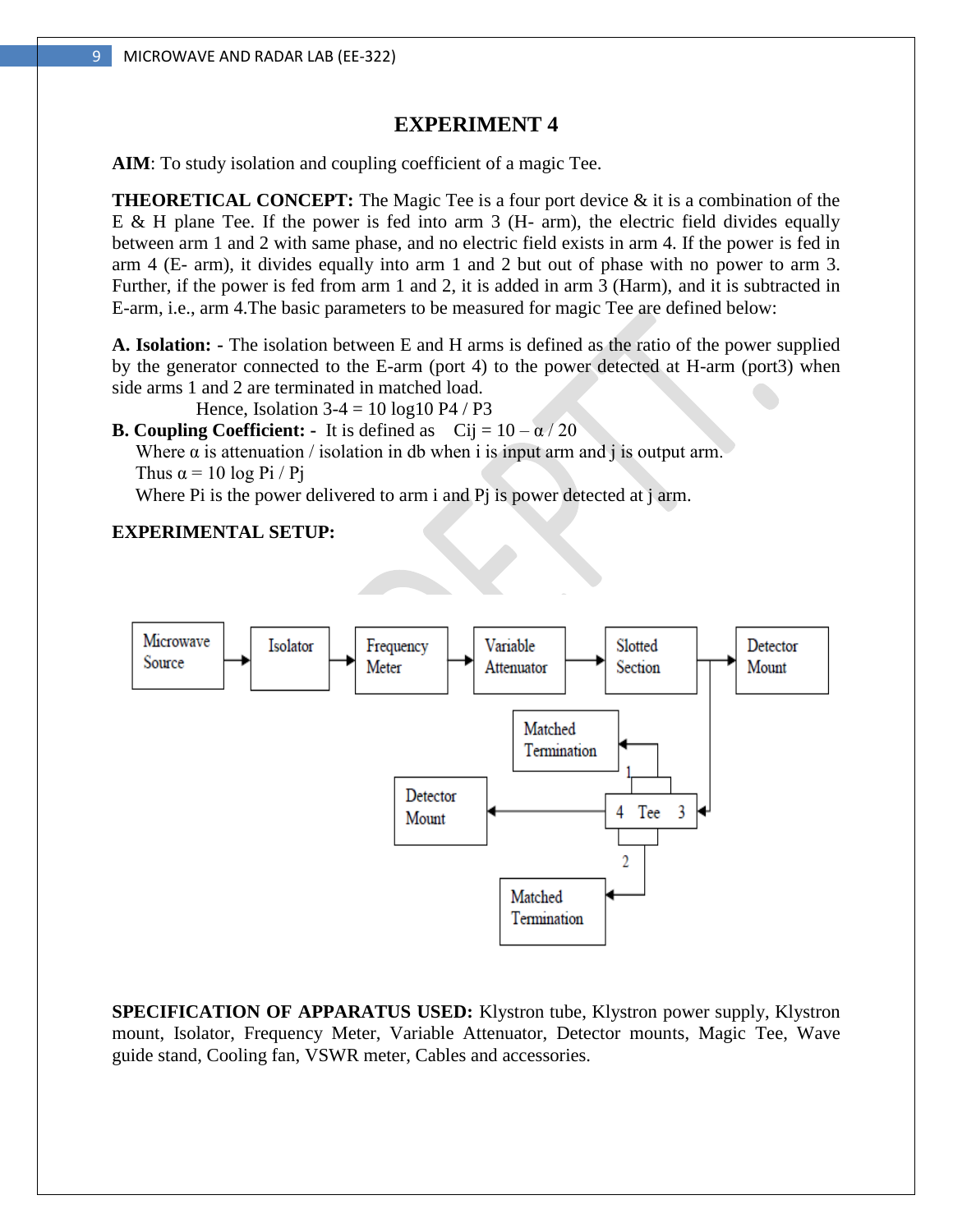# **PROCEDURE:**

#### **Measurement of Isolation and Coupling Coefficient**

(1) Set the equipments as shown in fig.

(2) Remove the tunable probe and magic Tee from the slotted line and connect the detector mount to the slotted line.

(3) Energize the microwave source for particular operation of frequency and tune the detector for maximum output.

(4) Set any reference level of power on VSWR meter with the help of variable attenuator; gain control knob of VSWR meter and note down the reading (let it be P3).

(5) Without changing the position of variable attenuator and gain control knob of VSWR meter, carefully place the magic Tee after slotted line keeping H-arm to slotted line, detector to E-arm and matched termination to arm1 and 2. Note down the reading of VSWR meter (let it be P4).

(6) Determine the isolation between port 3 and 4 as P3 – P4 in db.

(7) Determine the coupling coefficient from equation given.

(8) The same experiment may be repeated for other ports also.

(9) Repeat the same for other frequencies.

# **PRECAUTIONS:**

1. Use fan to keep the Klystron temperature low.

2. Ensure tight connections of the apparatus

3. Avoid cross connections of the threads.

4. Use stabilized power supply.

# **OBSERVATION DATA:**

 $P3 =$ 

 $P4 =$ 

 Calculate Isolation and coupling coefficient using Isolation  $3-4 = 10 \log 10 \text{ P}4 / \text{ P}3$  $\alpha$  = 10 log Pi / Pi

**RESULT & COMENTS:** Measured values for Isolation and coupling coefficient are I = and  $\alpha =$ 

# **APPLICATION:**

1. Used for isolation purpose of magic tee with other microwave components.

- 2. Coupling can also be done.
- 3. Different losses can also be calculated in microwave communication system.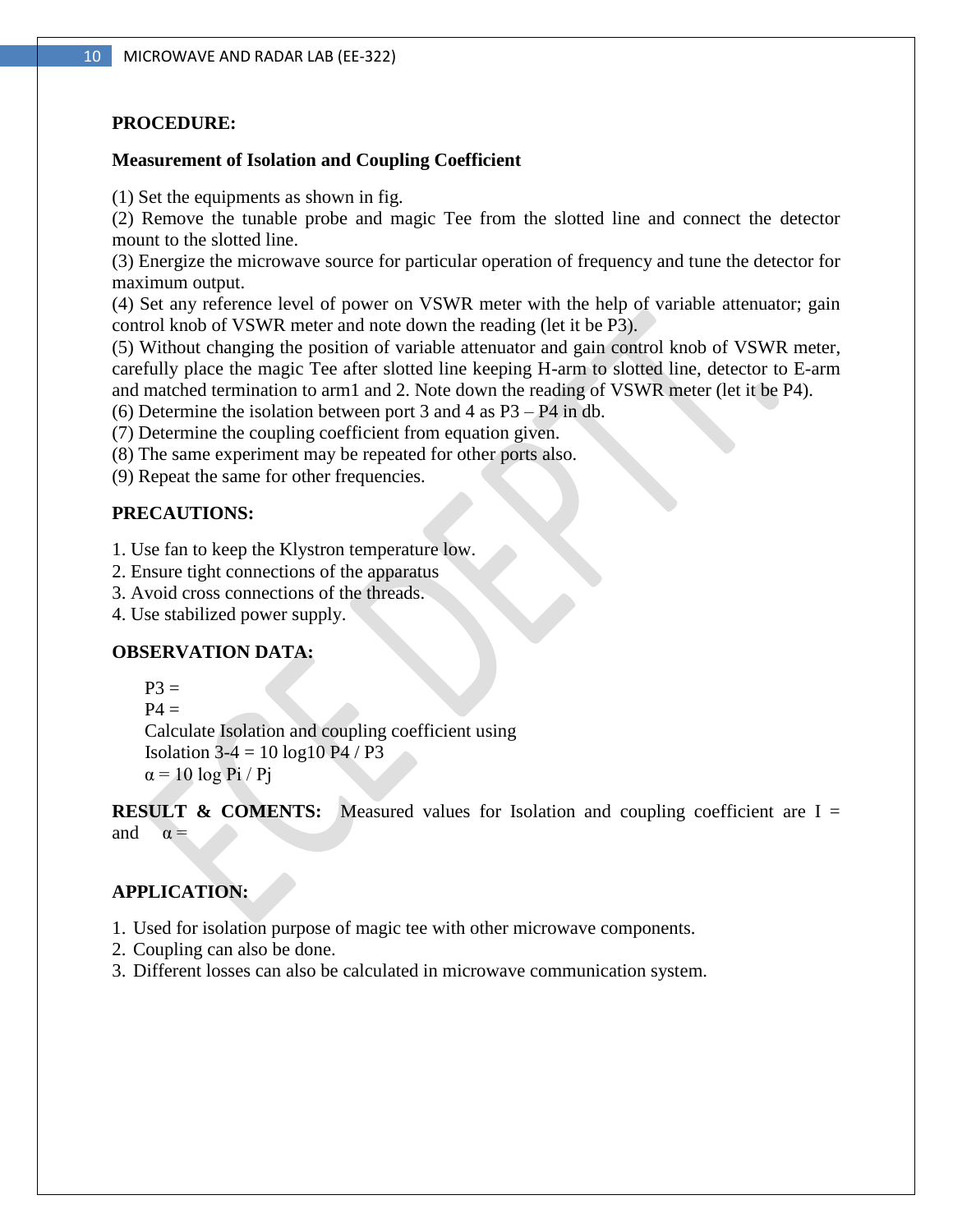**AIM**: To measure coupling coefficient, Insertion loss & Directivity of a Directional coupler.

**THEORETICAL CONCEPT:** A directional coupler is a device with which it is possible to measure the incident and reflected wave separately. It consists of two transmission lines, main arm and auxiliary arm, electro magnetically coupled to each other. The diagram is given below. The power entering in port 1 in the main arm divides between port 2 and port 4 almost no power comes out of port 3. Power entering in port 2 is divided between port 1 and 3.



Figure: Directional coupler

Assuming power is entering from port 1, and then the coupling factor is defined as

Coupling  $(db) = 10 log 10 P1 / P4$ 

Main line insertion loss is the attenuation introduced in transmission line by insertion of coupler. It is defined as:

Insertion  $loss = 10 \log 10 \text{ P1}$  / P2.

The directivity of the coupler is a measure of separation between incident wave and the reflected wave. It is measured as the ratio of two power outputs from the auxiliary line when a given amount of power is successively applied to each terminal of the main line with other port terminated by matched load. Hence Directivity is given by

 $D$  (db) = 10 log 10 P4f/ P4r

Where P4f and P 4r are the measured powers at port 4 with equal amount of power is fed to port 1 and 2 respectively.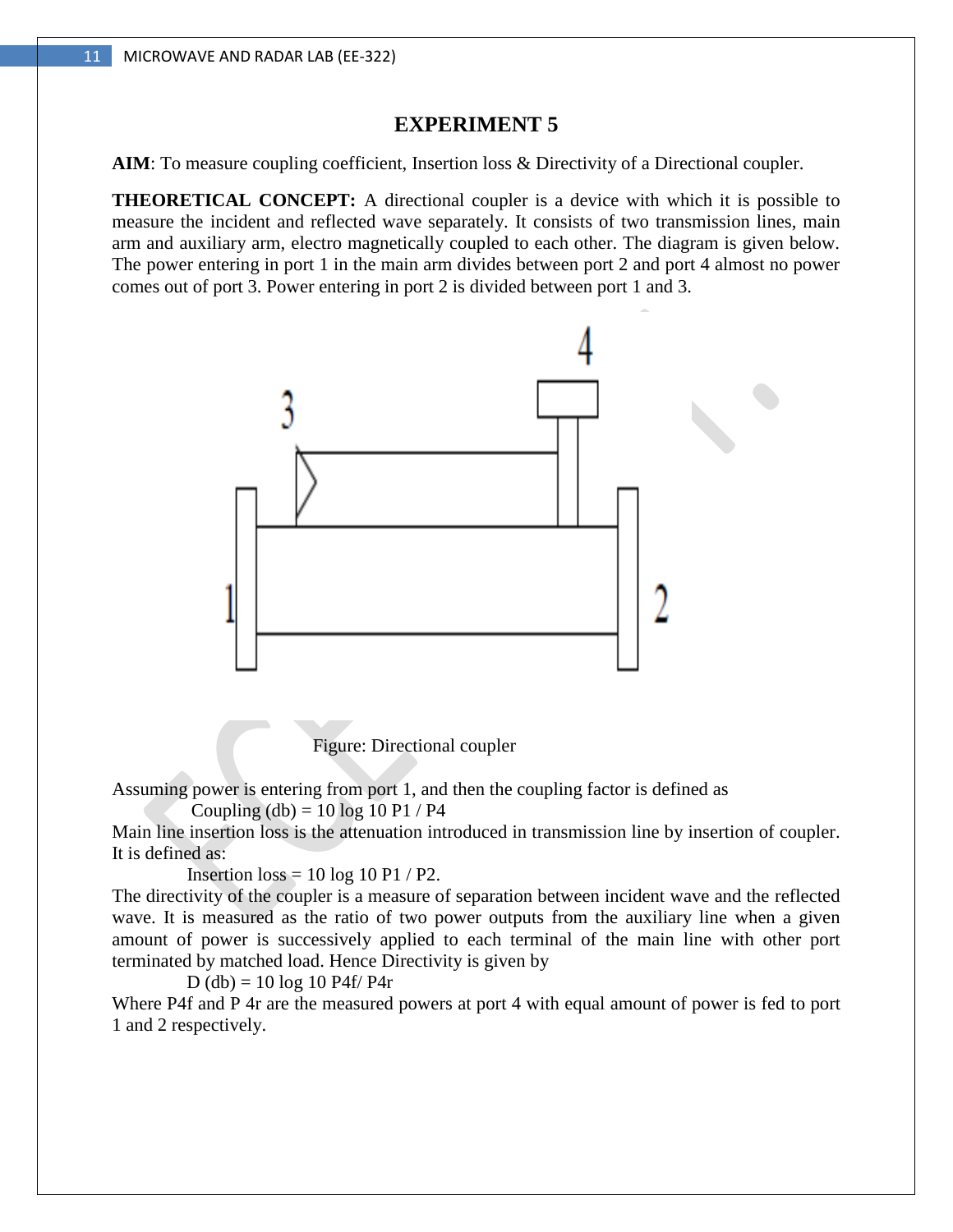# **EXPERIMENTAL SETUP:**



**SPECIFICATION OF APPARATUS USED:** Klystron tube, Klystron power supply, Klystron mount, Isolator, Cooling fan, Frequency Meter, Detector mount, Variable Attenuator, Wave guide stand, VSWR meter, MHD coupler, Matched Termination, Cables and accessories.

#### **PROCEDURE:**

#### **Measurement of Coupling factor, Insertion loss & Directivity**

(1) Set the `equipments as shown in fig.

(2) Energize the microwave source for particular operation of frequency.

(3) Remove the MHD coupler and connect the detector mount to the frequency meter. Tune the detector for maximum output.

(4) Set any reference level of power on VSWR meter with the help of variable attenuator, gain control knob of VSWR meter and note down the reading (let it be X).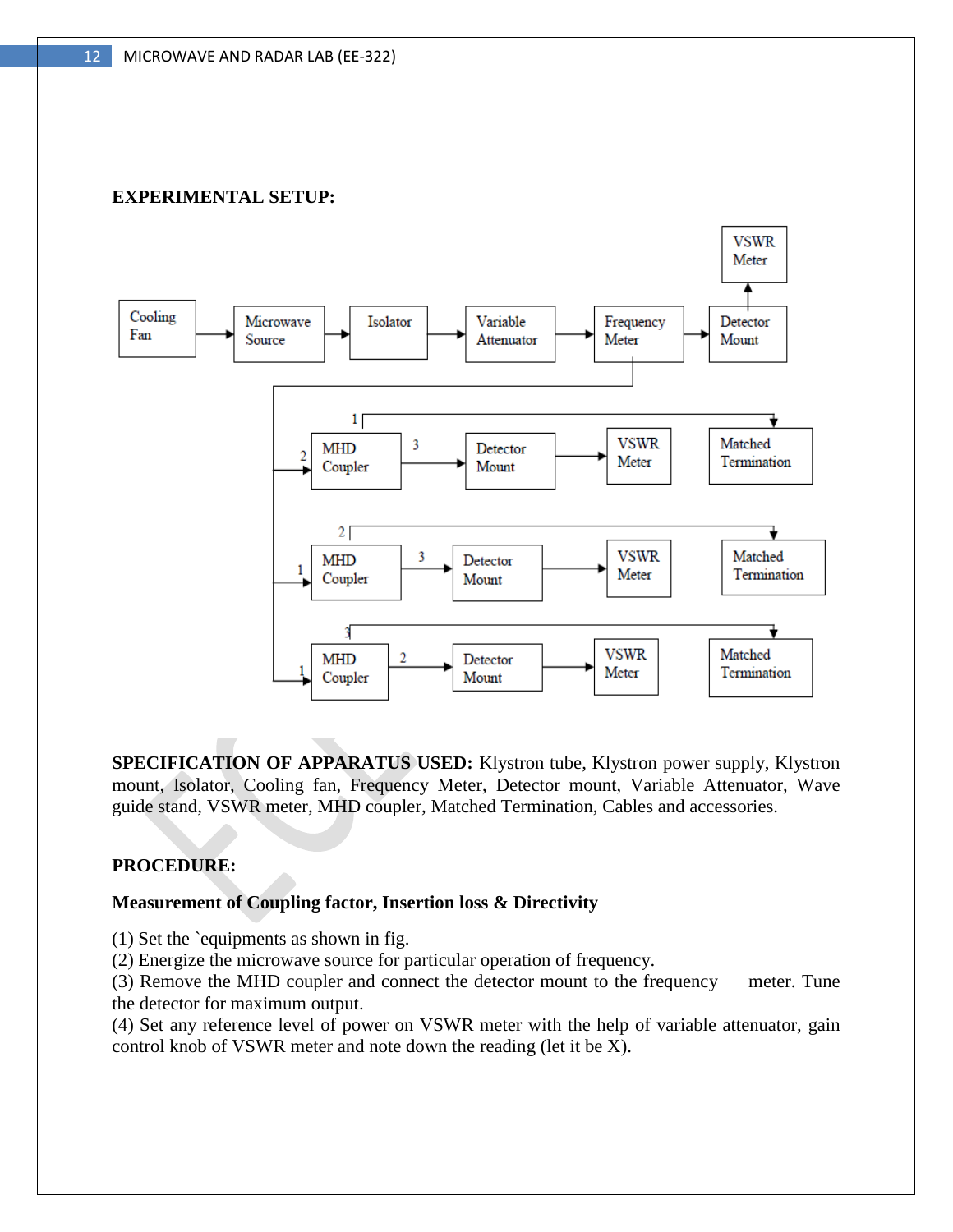(5) Insert the D.C as shown in fig. With detector mount to the auxiliary port 4 and matched termination to port 2. Without changing the position of variable attenuator and gain control knob of VSWR meter.

(6) Note down the reading on VSWR meter (let it be Y) and calculate coupling factor using X &Y, which will be in db.

(7) Now carefully disconnect the detector from the auxiliary port 4 and match termination from port2 without disturbing the setup.

(8) Connect the matched termination to the aux. Port 4 and detector to port 2 and measure the reading on VSWR meter (let it be Z).

(9) Compute insertion loss using X & Z in db.

(10) Repeat the steps from 1 to 4.

(11) Connect the D.C in the reverse direction i.e. port 2 to frequency meter side, matched termination to port1 and detector mount to port 4, without disturbing the position of the variable attenuator and gain control knob of VSWR meter.

(12) Note down the reading and let it be Y0 .Compute the directivity as Y- Y0.

(13) Repeat the same for other frequency.

# **PRECAUTIONS:**

1. Use fan to keep the Klystron temperature low.

- 2. Ensure tight connections of the apparatus
- 3. Avoid cross connections of the threads.

4. Use stabilized power supply.

# **OBSERVATION DATA:**

Calculate D, C and I using the equations as given above.

**RESULT & COMENTS:** The measured value for MHD coupler are

Coupling coefficient  $=$ Insertion  $loss =$ Directivity  $=$ 

# **APPLICATION:**

1. Different types of losses can be calculated in a microwave communication system.

2. Directivity can be easily find out.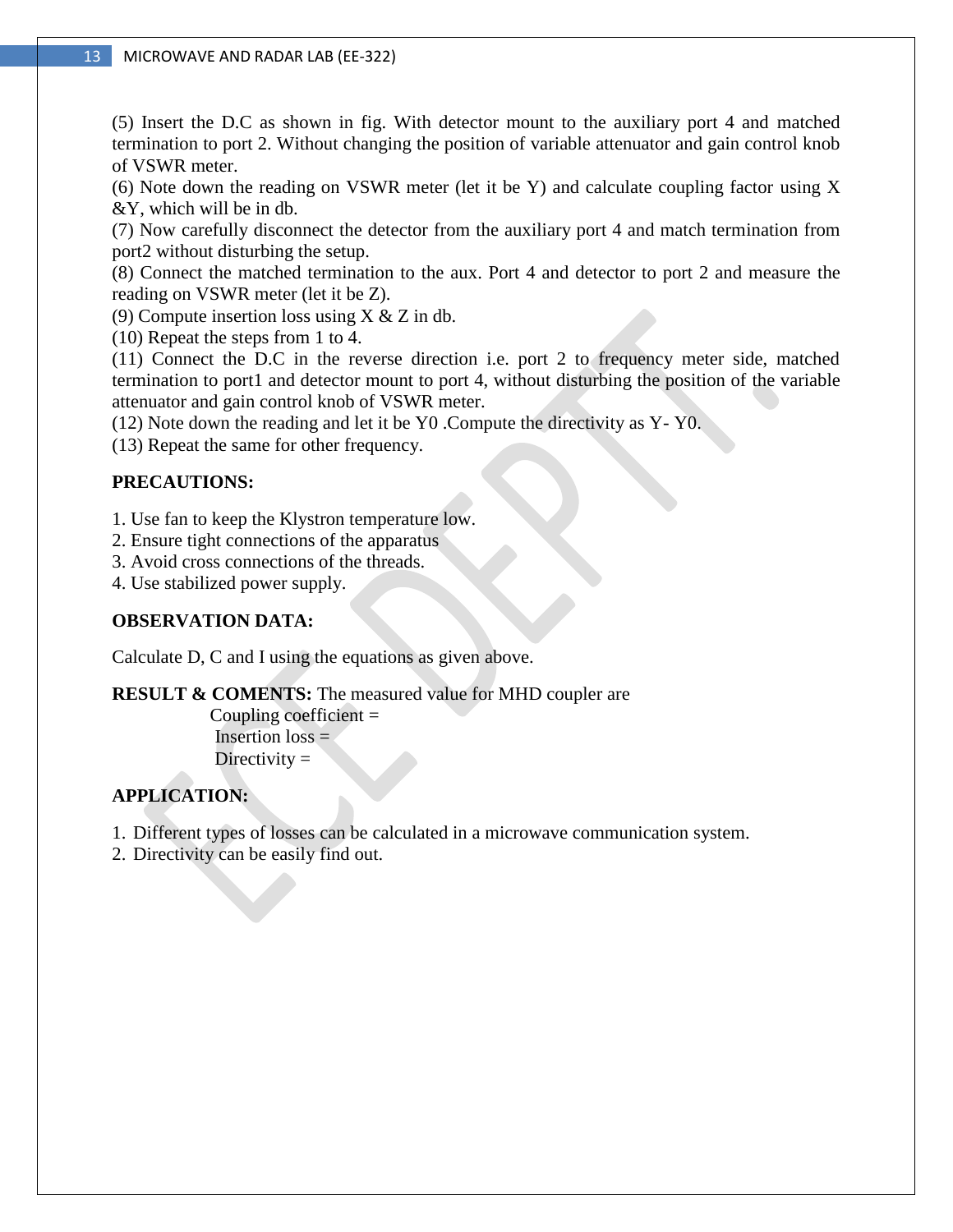**AIM**: To measure attenuation and insertion loss of a fixed and variable attenuator.

**THEORETICAL CONCEPT:** The attenuators are two port bidirectional devices which attenuates some power when inserted into the transmission line.

Attenuation *A* (db) ==  $10 \log P1/P2$ 

Where,  $P1$  = Power absorbed or detected by the load without the attenuator in the line. P2 = Power absorbed/detected by the load with attenuator in the line. The attenuators consist of a rectangular wave guide with a resistive vane inside it to absorb microwave power according to their position with respect to side wall of the waveguide. An electric field is maximum at centre in TEIO mode; the attenuation will be maximum if the vane is placed at centre of the waveguide. Moving from centre towards the side wall, attenuation decreases in the fixed attenuator, the vane position is fixed where as in variable attenuator, its position can be changed by the help of micrometer or by other methods.

Following characteristics of attenuators can be studied:

1. Input VSWR.

2. Insertion loss (in case of variable attenuator).

3. Amount of attenuation offered into the lines.

4. Frequency sensitivity, *i.e.,* variation of attenuation at any fixed position of vane and frequency is changed.

#### **EXPERIMENTAL SETUP:**

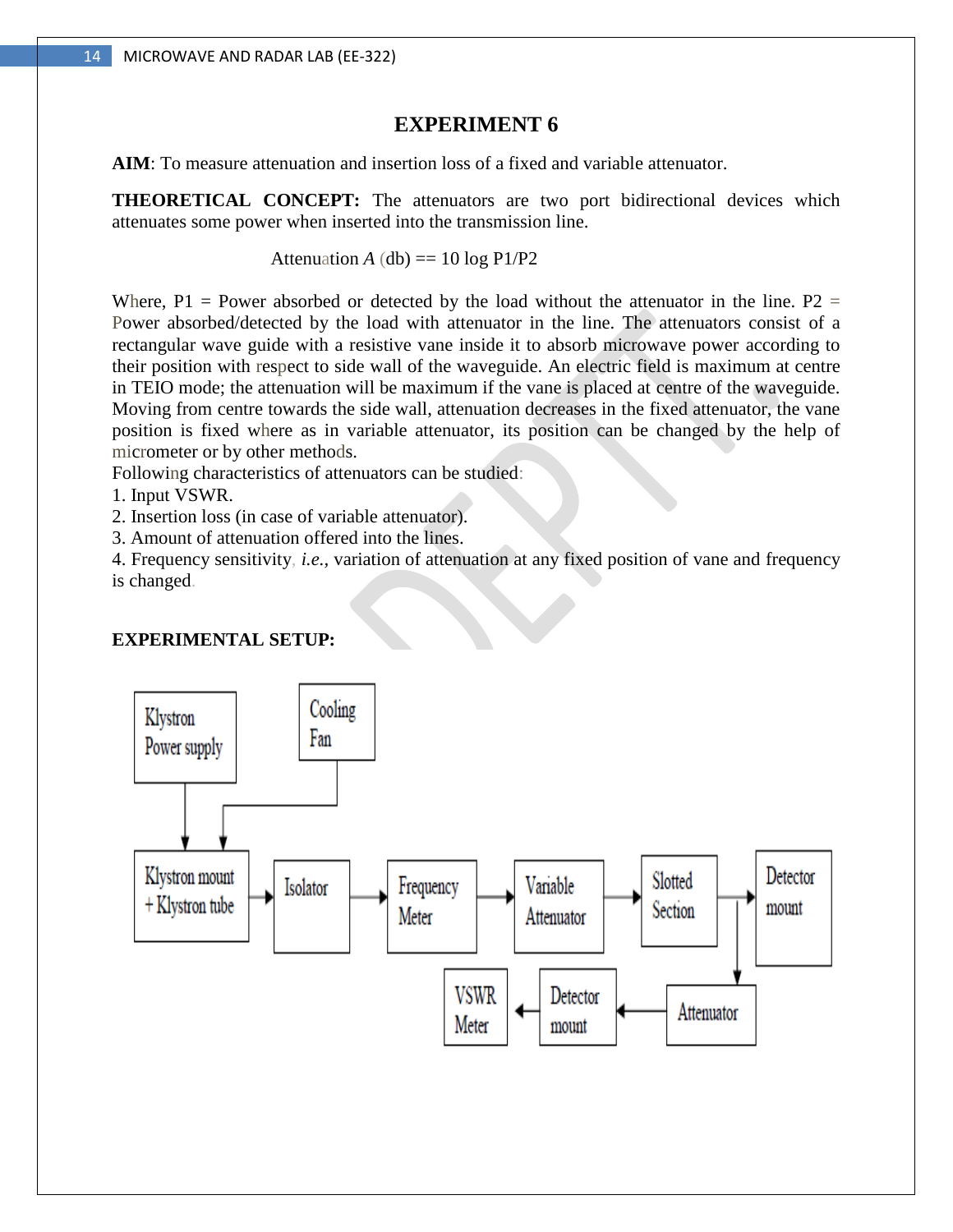**SPECIFICATION OF APPARATUS USED:** Microwave source, Isolator, Frequency meter, Variable attenuator, Slotted line, Tunable probe, Detector mount, Matched termination, VSWR meter, test fixed and variable attenuator and Accessories.

#### **PROCEDURE:**

#### **Insertion Loss/Attenuation Measurement**

1. Remove the tunable probe, attenuator and matched termination from the slotted section in the above set up.

2. Connect the detector mount to the slotted line, and tune the detector mount also for maximum deflection on VSWR meter (Detector mount's output should be connected to VSWR meter).

3. Set any reference level on the VSWR meter with the help of variable attenuator (not test attenuator) and gain control knob of VSWR meter. Let it be P1.

4. Carefully disconnect the detector mount from the slotted line, without disturbing any position on the set up. Place the test variable attenuator to the slotted line and detector mount to other port of test variable attenuator. Keep the micrometer reading of test variable attenuator to zero and record the reading of VSWR meter. Let it be P2. Then the insertion loss of test attenuator will be  $P1 - P2 dh$ .

5. For measurement of attenuation of fixed and variable attenuator, after step 4 of above measurement, carefully disconnect the detector mount from the slotted line without disturbing any position obtained up to step 3. Place the test attenuator to the slotted line and detector mount to the other port of test attenuator. Record the reading of VSWR meter. Let it be P3. Then the attenuation value of fixed attenuator or attenuation value of variable attenuator for particular position of micrometer reading will be PI - P3 db.

6. In case of variable attenuator, change the micrometer reading and record the VSWR meter reading. Find out attenuation value for different position of Micrometer reading and plot a graph. 7. Now change the operating frequency and whole step should be repeated for finding frequency sensitivity of fixed and variable attenuator.

# **PRECAUTIONS:**

- 1. Use fan to keep the Klystron temperature low.
- 2. Ensure tight connections of the apparatus
- 3. Avoid cross connections of the threads.
- 4. Use stabilized power supply.

**RESULT & COMENTS:** The measured value of attenuation and insertion loss of a fixed and variable attenuator is

# **APPLICATION:**

- 1. Different attenuators can be used for microwave signal transmission.
- 2. Losses can be calculated for fixed as well as variable attenuator.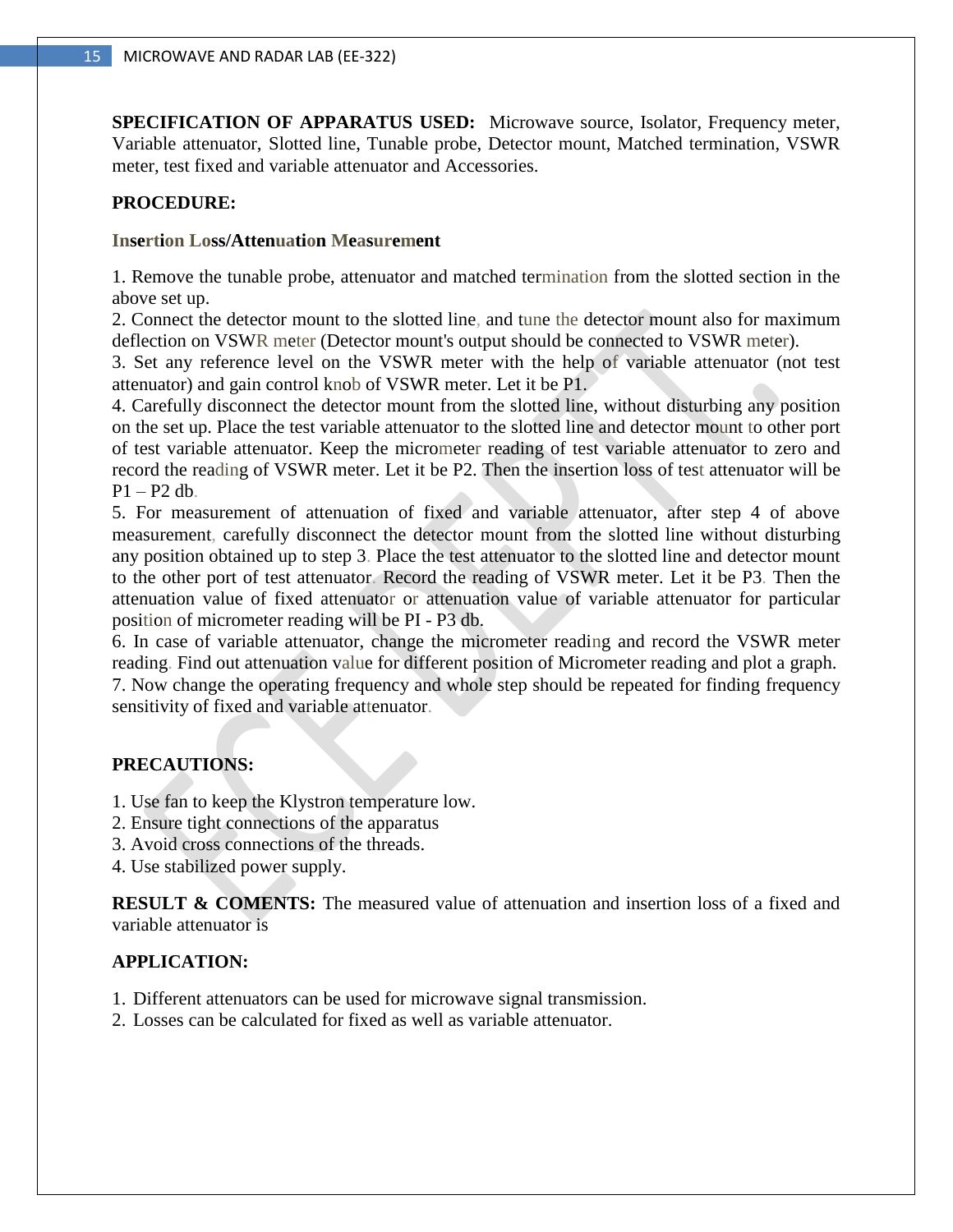**AIM**: To measure isolation and insertion loss of a three port Circulators/Isolator.

#### **THEORETICAL CONCEPT:**

**ISOLATOR: -** The isolator is a two-port device with small insertion loss in forward direction and a large in reverse attenuation.

**CIRCULATOR: -** the circulator is a multi port junction that permits transmission

in certain ways. A wave incident in port 1 is coupled to port 2 only; a wave incident at port 2 is coupled to port3 only and so on. Following is the basic parameters of isolator and circulator for study.

**A. Insertion loss: -** The ratio of power supplied by a source to the input port to the power detected by a detector in the coupling arm, i.e., output arm with other port terminated in the matched load, is defined as insertion loss or forward loss.

**B. Isolation: -** It is the ratio of power fed to input arm to the input power detected at not coupled port with other port terminated in the matched load.

**C. Input VSWR: -** The input VSWR of an isolator or circulator is the ratio of voltage maximum to voltage minimum of the standing wave existing on the line, when one port of it terminates the line and others have matched termination.

#### **EXPERIMENTAL SETUP:**



**SPECIFICATION OF APPARATUS USED:** Klystron tube, Klystron power supply, Klystron mount, Isolator, Circulator, Slotted Section, Tunable probe, Frequency Meter, Variable Attenuator, Detector mount, Wave guide stand, Cooling fan, VSWR meter, Cables and accessories.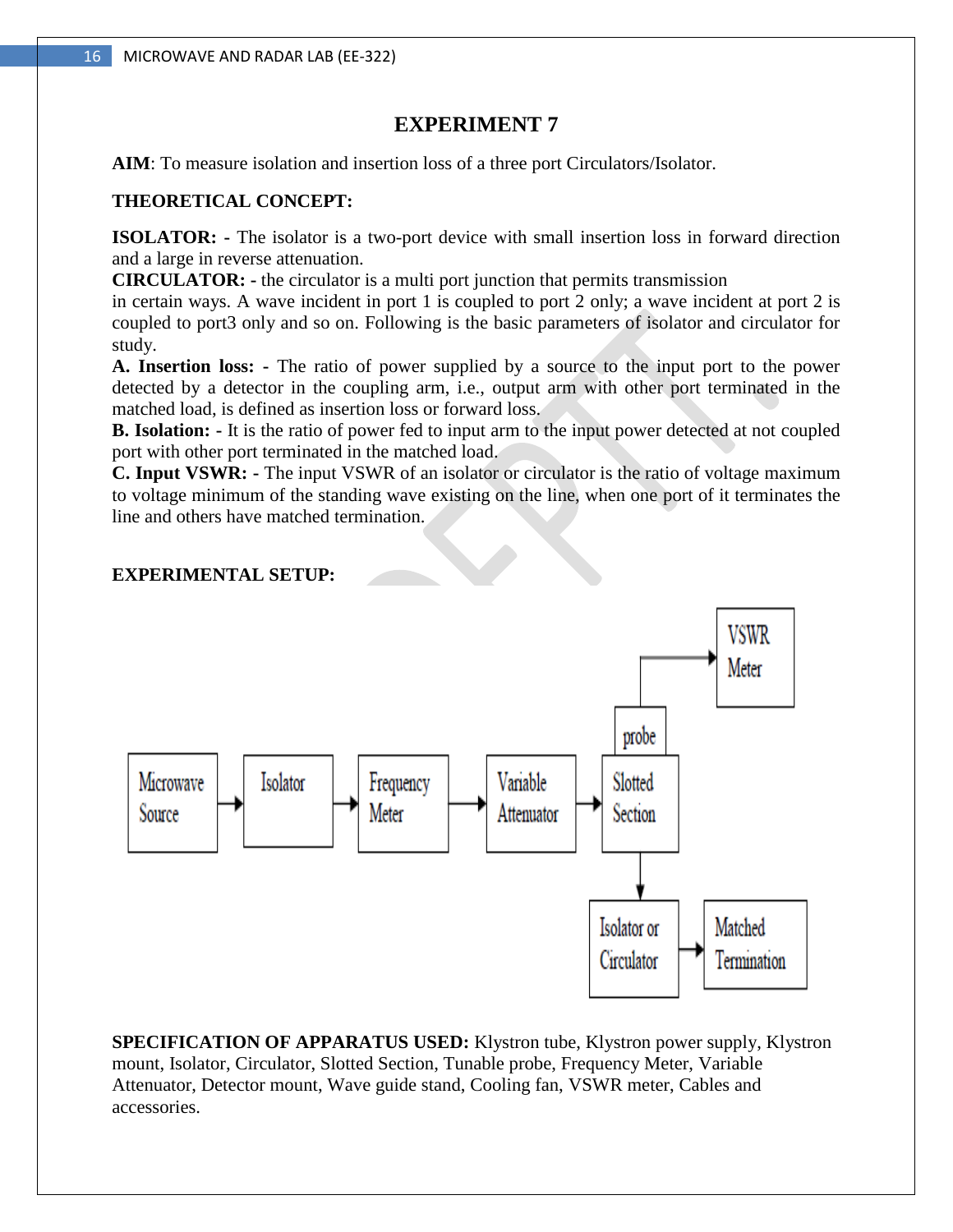#### **PROCEDURE:**

#### **(a) Input VSWR Measurement:**

(1) Set up the components and equipments as shown above with input port of isolator or circulator towards slotted line and matched load on other ports of it.

(2) Energize the microwave source for particular operation of frequency.

(3) With the help of slotted line, probe and VSWR meter, find out SWR of the isolator or circulator as describe earlier for low and medium SWR measurements.

(4) The above procedure can be repeated for other ports or for other frequencies.

#### **(b) Measurement of Insertion loss & Isolation:**

(1) Remove the probe and isolator or circulator from slotted line and connect the detector mount to the slotted section. The output of the detector mount should be connected with VSWR meter.

(2) Energize the microwave source for max. Output for a particular frequency of operation. Tune the detector mount for maximum output in VSWR meter.

(3) Set any reference level of power in VSWR meter with the help of variable attenuator, gain control knob of VSWR meter and note down the reading (let it be P1).

(4) Carefully remove the detector mount from slotted line without disturbing the position of set up. Insert the isolator / circulator between slotted line and detector mount. Keeping input port to slotted line and detector at its output port. A matched termination should be placed at third port in case of circulator.

(5) Record the readings in the VSWR meter. If necessary change range – db switch to high or lower position and taking 10 db changes for one set change of switch position (let it be P2).

(6) Compute insertion loss on P1-P2 in db.

(7) For measurement of isolation, the isolator or circulator has to be connected reverse, i.e., output port to slotted line and detector to input port with other port terminated by matched termination. After setting a reference level without isolator or circulator in the set up as described in insertion loss measurement. Let same P1 level is set.

(8) Record the reading of VSWR meter after inserting the isolator or circulator (let it be P3).

(9) Compute isolation as P1 – P3 in db.

(10) The same experiment can be done for other ports of circulator.

(11) Repeat the same for other frequency.

#### **PRECAUTIONS:**

1. Use fan to keep the Klystron temperature low.

2. Ensure tight connections of the apparatus

3. Avoid cross connections of the threads.

4. Use stabilized power supply.

**RESULT & COMENTS:** Measured values are follows:

 $VSWR =$ Insertion  $loss =$  $Isolation =$ 

#### **APPLICATION:**

1. Used for calculation of losses in circulators and isolators.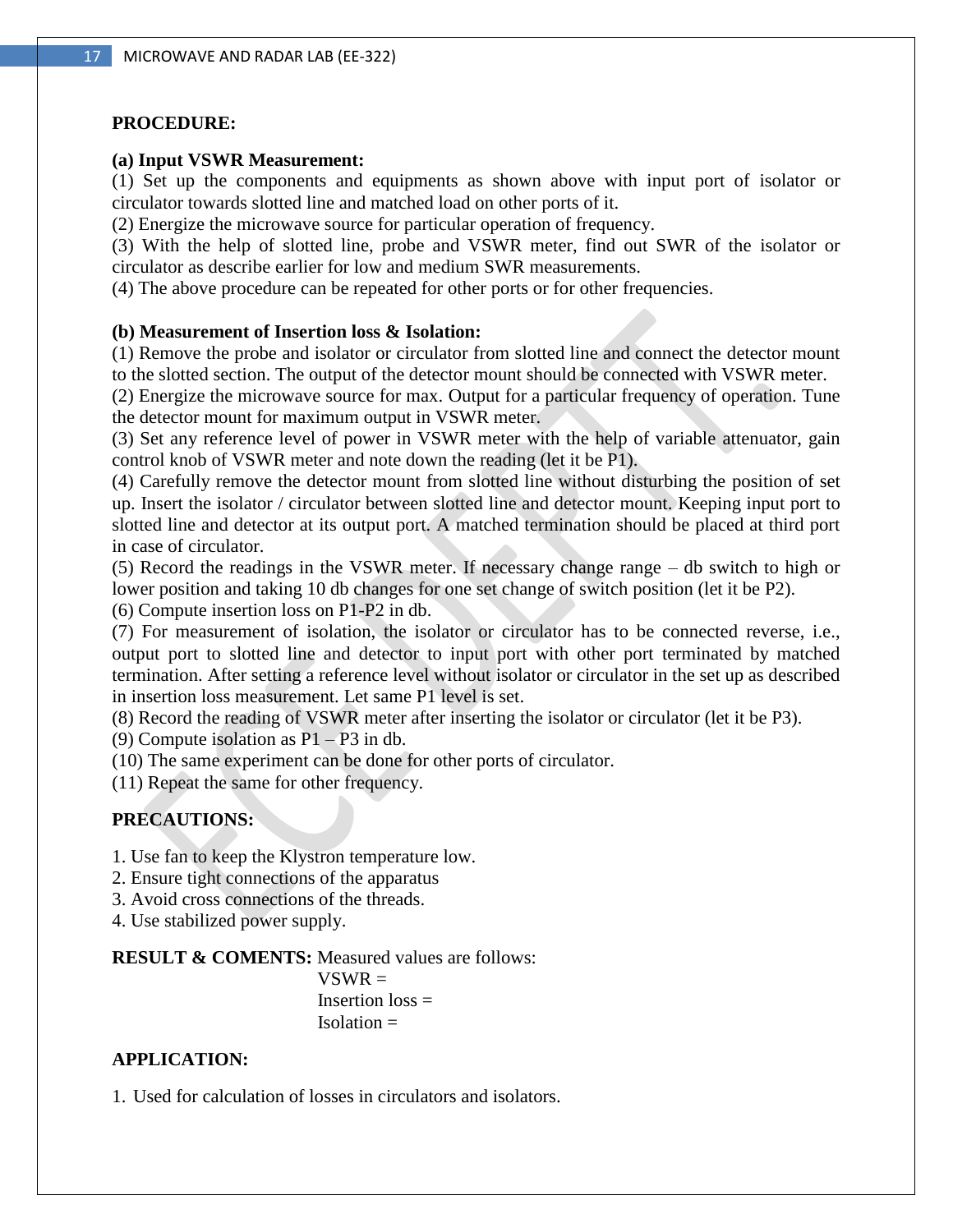**AIM**: To measure the standing wave ratio and reflection coefficient in a microwave transmission line.

**THEORETICAL CONCEPT:** The electromagnetic field at any point of termination line may be considered as the sum of two traveling wave, the 'incident wave' propagates from generator and reflected wave propagates towards the generator. The reflected wave is setup by reflection of incident wave from a discontinuity on the line or from load impedance. The presence of two traveling waves, gives rise to standing wave along the line. The maximum field strength is found where two waves are in phase and minimum where the two waves add in opposite phase. The distance between two successive minimum (or maximum) is half the guide wavelength on the line. The ratio of electric field strength of reflected and incident wave is called reflection coefficient. The voltage standing wave ratio is defined as ratio between maximum or minimum field strength along the line. Hence, VSWR,  $S = Emax. / Emin$ 

**Reflection Coefficient,**  $\rho = Er / Ei = (Z - Zo) / (Z + Zo)$ 

Where Z is the impedance at a point on line, Zo is characteristic impedance. The above equation gives following equation:

$$
|\mathsf{p}| = S - 1
$$
  

$$
S + 1
$$

#### **EXPERIMENTAL SETUP:**



**SPECIFICATION OF APPARATUS USED:** Klystron tube, Klystron power supply, Klystron mount, Isolator, Frequency Meter, Slotted section, Tunable Probe, Variable Attenuator, Wave guide stand, VSWR meter, Movable short, Matched Termination, S-S Tuner, Cables and accessories.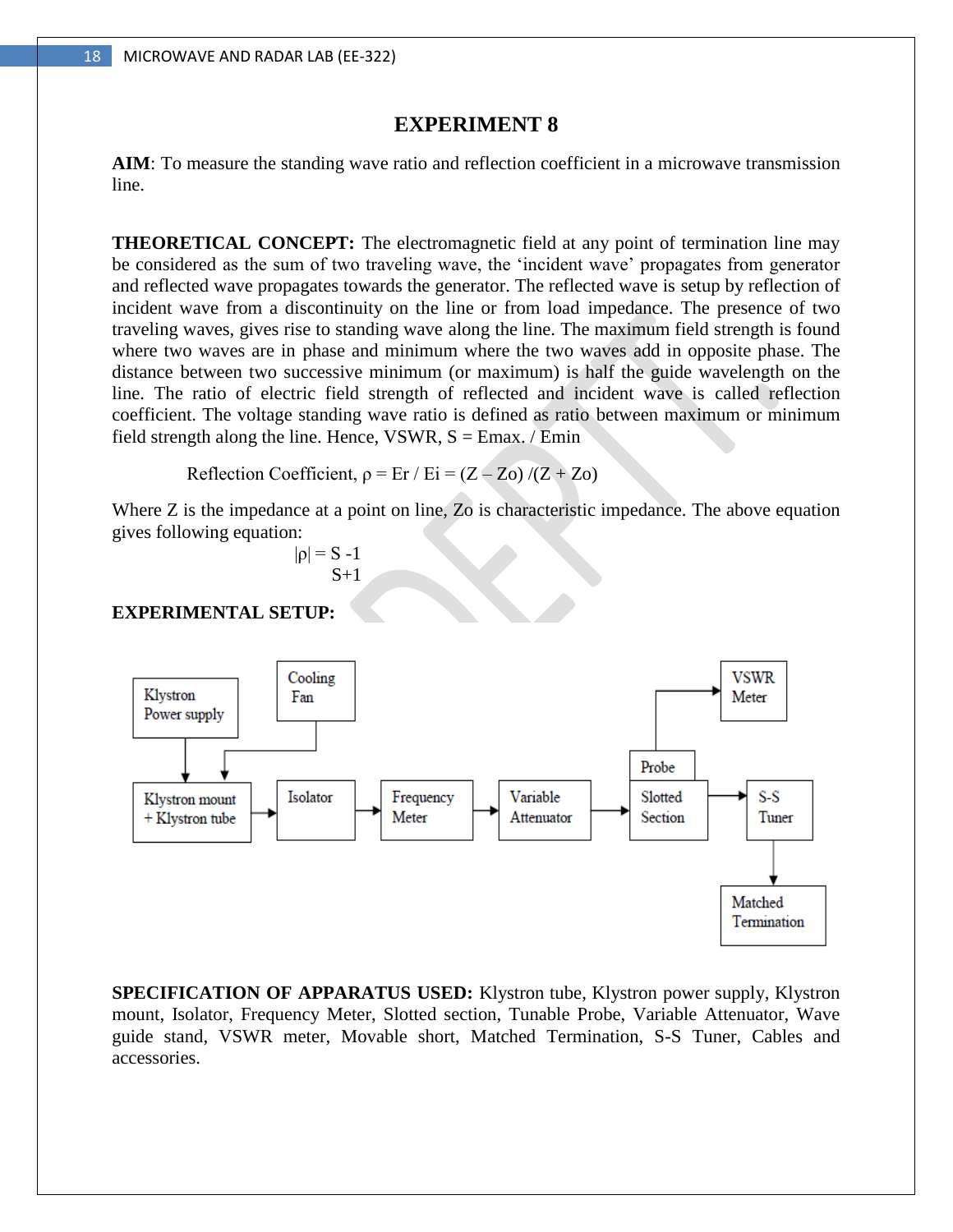#### **PROCEDURE:**

- (1) Set the components and equipments as shown in block diagram.
- (2) Keep variable attenuator at maximum position.
- (3) Keep the control knobs of Klystron Power Supply as below:

 Meter Switch - 'OFF' Mod Switch - AM Beam voltage knob - Fully anti-clockwise Reflector voltage - Fully clockwise AM- amplitude and Frequency knob - Mid position.

(4) Keep the control knob of VSWR meter as below:

 Meter Switch - Normal Input Switch - Low Impedance

Range db Switch - 40 / 50 db

(5) 'ON' the Klystron Power Supply, VSWR meter and Cooling Fan

(6) Turn the meter switch of power supply to beam voltage position and set beam voltage at 300V with the help of beam voltage knob.

(7) Adjust the reflector voltage to get some deflection in VSWR meter.

(8) Maximize the deflection with AM amplitude and frequency control knob of power supply.

(9) Tune the plunger, reflector voltage, and probe for maximum deflection in VSWR meter.

(10) Move the probe along the slotted line, the deflection will change.

# **MEASUREMENT OF LOW AND MEDIUM VSWR**

(1) Move the probe along with slotted line to get maximum deflection in VSWR meter.

(2) Adjust the VSWR meter gain control knob or variable attenuator until the meter indicates 1 on normal SWR scale.

(3) Keep all the control knob as it is, move probe to next minimum position and read the VSWR on scale and record it.

(4) Repeat the above step for change of S-S Tuner probe depth and record the corresponding SWR.

# **PRECAUTIONS:**

1. Use fan to keep the Klystron temperature low.

- 2. Ensure tight connections of the apparatus
- 3. Avoid cross connections of the threads.
- 4. Use stabilized power supply.

**RESULT & COMENTS:** Standing wave ratio and Reflection coefficient are measured & equal to  $SWR = \rho =$ 

# **APPLICATION:**

1. SWR and reflection coefficient are important parameters in a microwave communication system. Hence, these can be easily find out.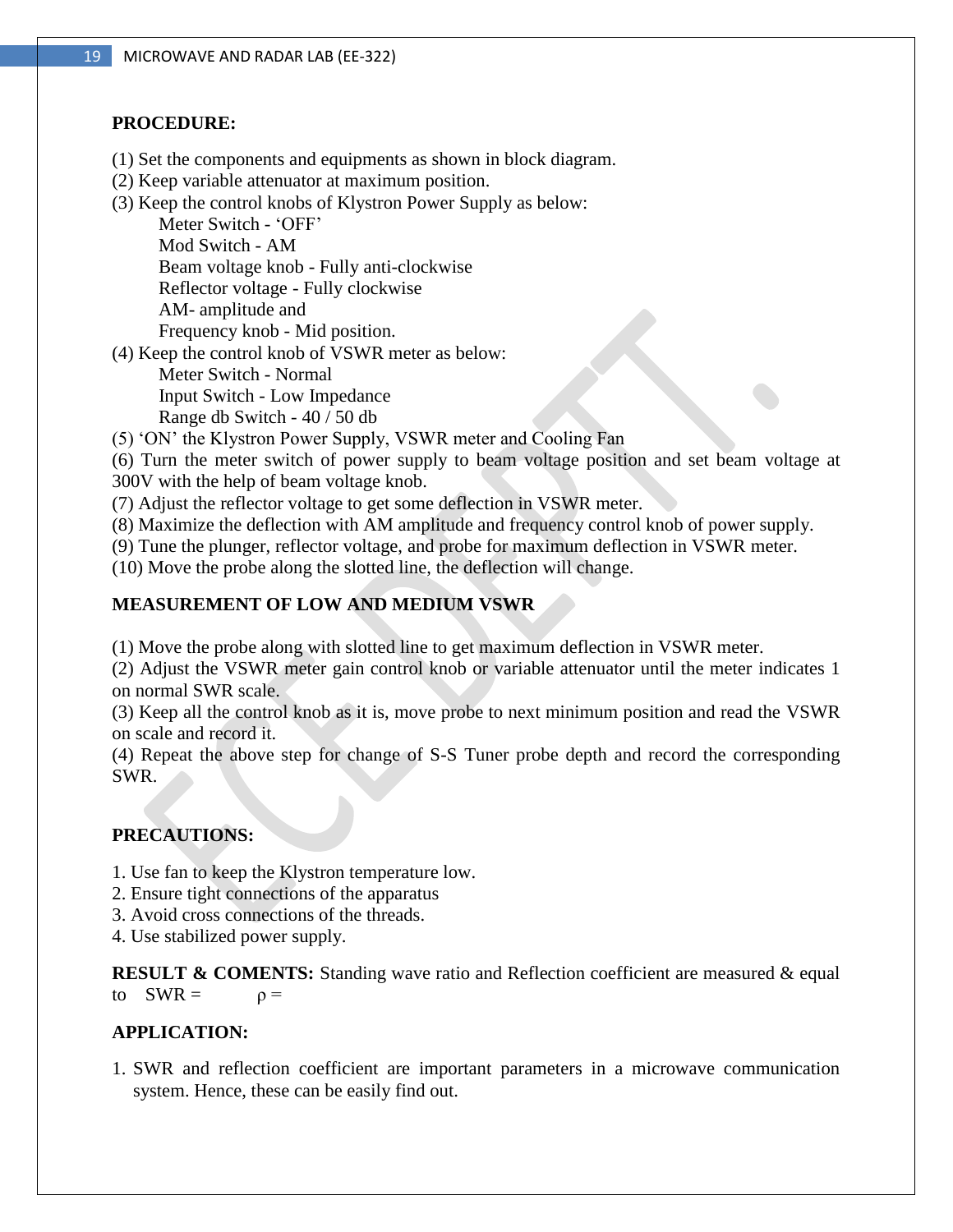**AIM**: To measure the frequency of a microwave source and demonstrate relationship among guide dimensions, free space wavelength and guide wavelength.

**THEORETICAL CONCEPT:** For dominant TE 10 mode in rectangular wave guides λo, λg and λc are related as below

 $1/\lambda_0^2 = 1/\lambda_g^2 + 1/\lambda_c^2$ 

Where,  $\lambda$ <sup>o</sup> = free space wavelength

 $\lambda$ g = Guide wavelength

 $\lambda c$  = Cut off wavelength

For dominant TE 10 mode  $\lambda$  c = 2a where a is broad dimension of wave guide. The following relationship can be proved.

 $C = f \lambda$ 

Where, C is velocity of light and f is frequency.

# **EXPERIMENTAL SETUP:**



**SPECIFICATION OF APPARATUS USED:** Klystron tube, Klystron power supply, Klystron mount, Isolator, Frequency Meter, Slotted section, Tunable Probe, Variable Attenuator, Wave guide stand, VSWR meter, Movable Short / Matched Termination, Cables and accessories.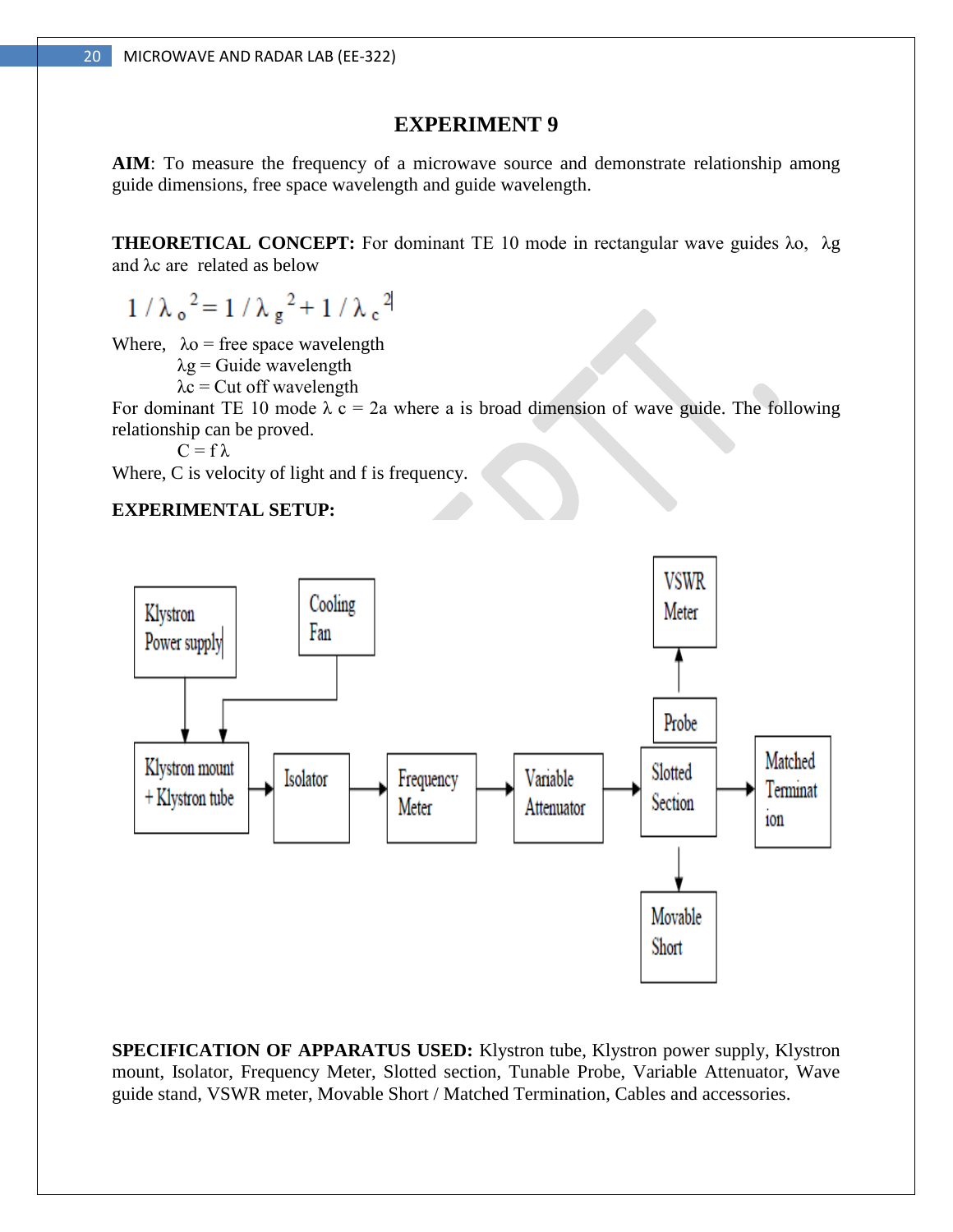#### **PROCEDURE:**

- (1) Set the components and equipments as shown in block diagram.
- (2) Initially set the variable attenuator for maximum position.
- (3) Keep the control knobs of Klystron Power Supply as below:

 Meter Switch - 'OFF' Mod Switch - AM Beam voltage knob - Fully anti-clockwise

Reflector voltage - Fully clockwise

(4) Keep the control knob of VSWR meter as below:

Meter Switch - Normal

Input Switch - Low Impedance

(5) 'ON' the Klystron Power Supply, VSWR meter and Cooling Fan.

(6) Turn the meter switch of power supply to beam voltage position and set beam voltage at 300V with the help of beam voltage knob.

(7) Adjust the reflector voltage to get some deflection in VSWR meter.

(8) Maximize the deflection with AM amplitude and frequency control knob of power supply.

(9) Tune the plunger, reflector voltage, and probe for maximum deflection in VSWR meter.

(10) Tune the frequency meter knob to get the 'dip' on the VSWR scale and note down the frequency directly from frequency meter.

(11) Replace the termination with movable short, and detune the frequency meter.

(12) Move probe along with the slotted line, the deflection in VSWR meter will vary. Move the probe to a minimum deflection position, to get accurate reading, it is necessary to increase the VSWR meter range db switch to higher position. Note and record the probe position.

(13) Move the probe to next minimum position and record the probe position again.

(14) Calculate the guide length wave as twice the distance between successive minimum positions obtained as above.

(15) Measure the wave guide inner broad dimension 'a' which will be around 22.86 mm for Xband.

(16) Calculate the frequency by following equation.

 $f = C / \lambda = C \sqrt{1/\lambda_g^2 + 1/\lambda_c^2}$ <br>where  $C = 3 \times 10^8$  m/s i.e. velocity of light.

(17) Verify with frequency obtained by frequency meter.

(18) Above experiment can be verified at different frequencies.

# **PRECAUTIONS:**

1. Use fan to keep the Klystron temperature low.

2. Ensure tight connections of the apparatus

3. Avoid cross connections of the threads.

4. Use stabilized power supply.

**RESULT & COMENTS:** Measured frequency  $f =$ 

# **APPLICATION:**

1. Used for measurement of frequency of unknown microwave source.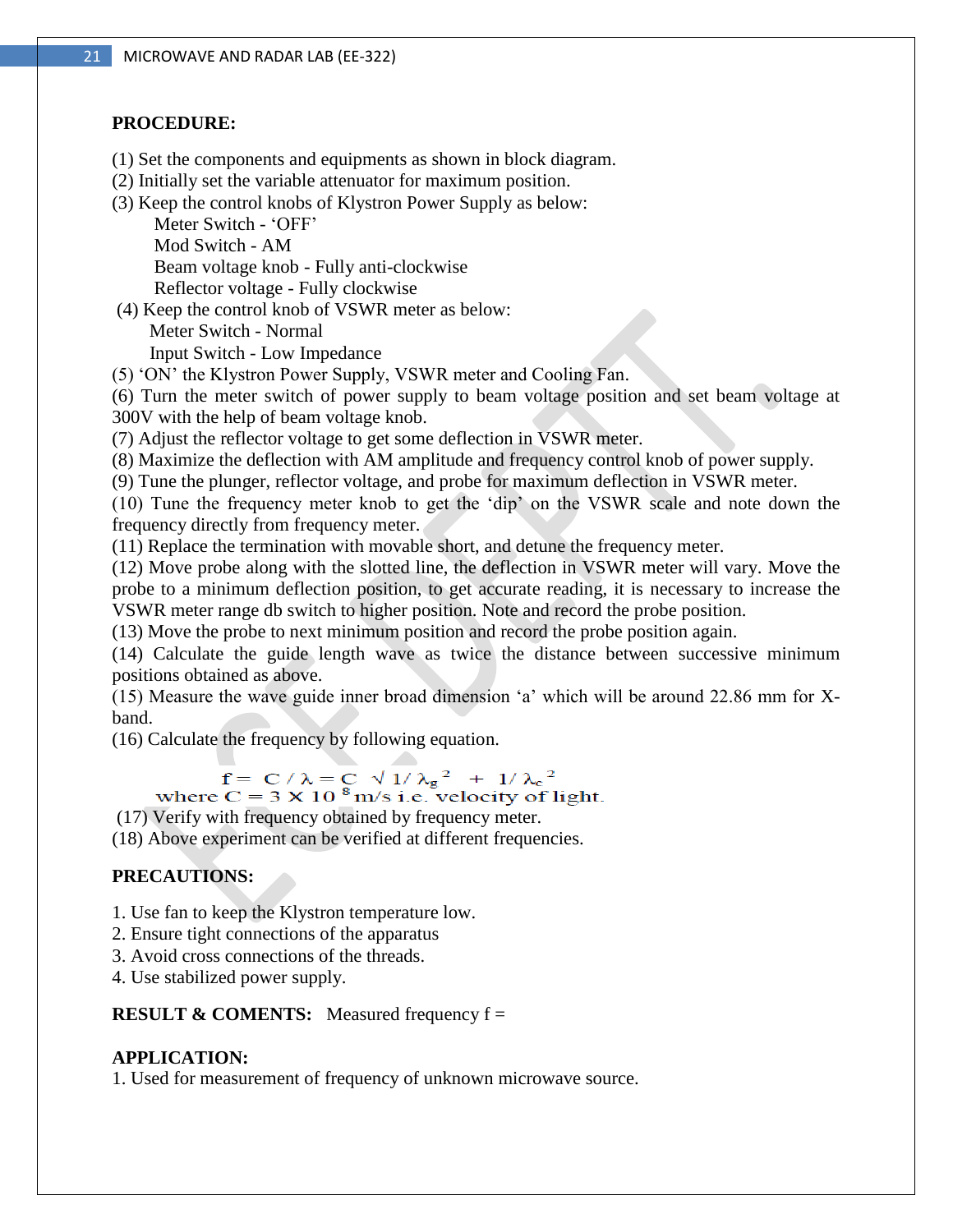**AIM**: To measure the impedance of unknown load.

**THEORETICAL CONCEPT:** The waveform from generator incident on the load is reflected (if the load is not a characteristic impedance). The magnitude and hence VSWR, the phase and hence the relative position (with respect to short-circuit) of the SWR minimum, are characteristic properties of the load. Determining these, load can be determined. The input impedance of a transmission line is given by



For lossless line  $y=a+j\beta$  ( $\alpha=0$ ) of  $\Lambda$ l length

# So Zm=<u>Z0 [Zg+jZ0 tan βΛl]</u>  $[Z0+ iZg \tan \beta \dot{\Lambda}]$

where Zg is, the impedance at the receiving end, Z0 is the characteristics impedance and Zm is the impedance at the input of the transmission line.  $\beta$  Al, being the electrical distance, is measured between position of termination and standing wave minimum.

So Zg=<u>Z0 [Zin-jZ0 tan βΛl]</u> [Z0-  $i\text{Zin}$  tan  $\beta$   $\Lambda$ ]]

> $=$ Z0 [1-jptan  $\beta$ Al]  $[\rho_{-}$  j tan  $\beta$  Al]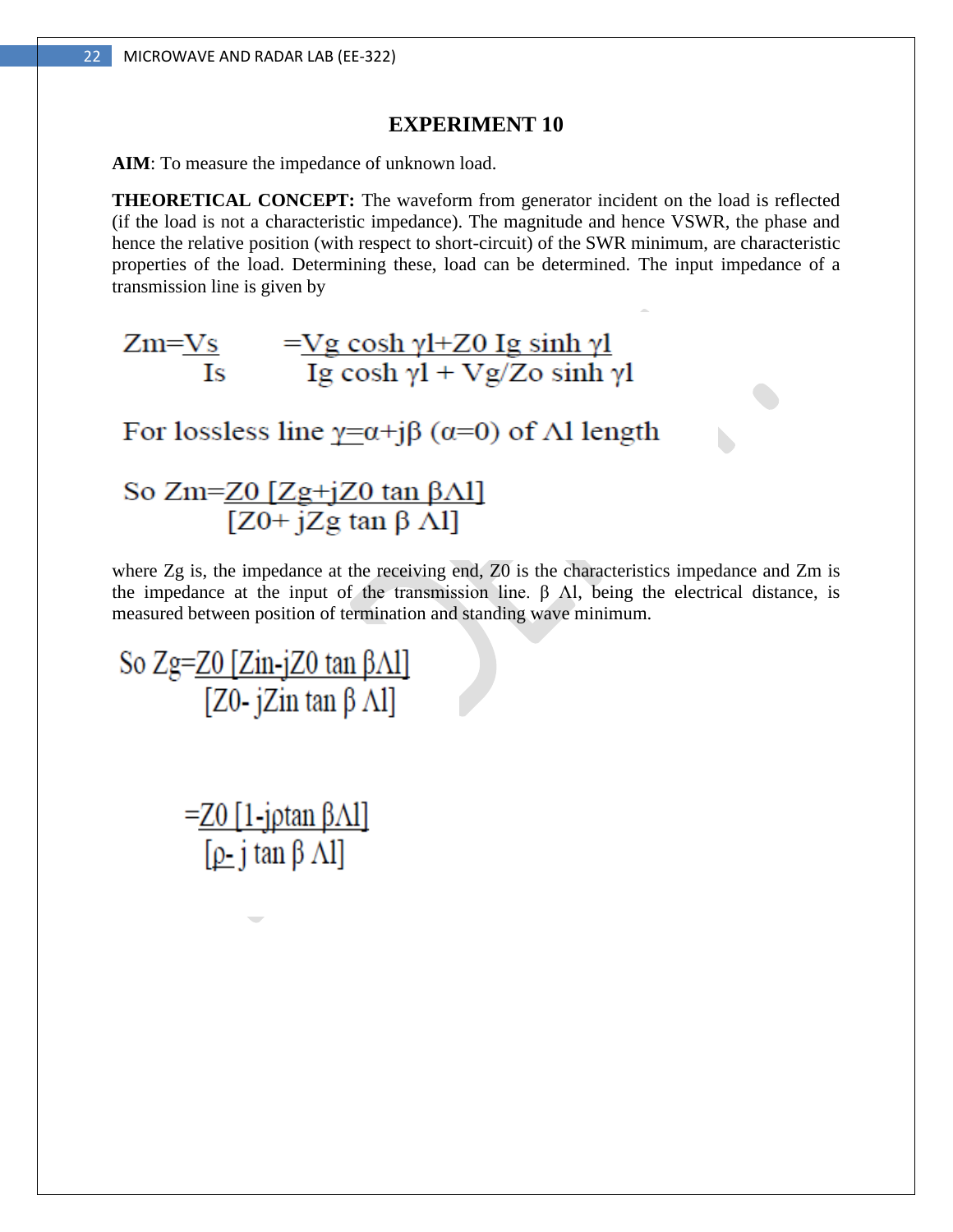# **EXPERIMENTAL SETUP:**



**SPECIFICATION OF APPARATUS USED:** Klystron tube, Klystron power supply, Klystron mount, Isolator, Frequency Meter, Slotted section, Tunable Probe, Variable Attenuator, Wave guide stand, VSWR meter, Movable short, Matched Termination, unknown load, Cables and accessories.

#### **PROCEDURE:**

- 1. Set the components and equipments as shown in figure above.
- 2. Initially set the variable attenuator for maximum attenuation.
- 3. Terminate the receiving end with unknown load.
- 4. Keep the control knob of Klystron power supply

Beam voltage Off

Mod-switch Am

Beam voltage knob Full anti clockwise

Reflector voltage knob Full clockwise

Am-amplitude knob Full clockwise

Am frequency & amplitude knob Mid position

 Switch on the klystron power supply, VSWR meter & cooling fan. Switch On the beam voltage switch and set beam voltage at 300 v. Rotate the reflector voltage knob to get deflection in VSWR meter tune the output by tuning the reflector voltage, amplitude and frequency of am modulation Tune plunger of klystron mount and probe for maximum deflection in VSWR meter

5. Keep the control knob of VSWR meter as below:

i. Switch normal

ii. Input switch low impedance